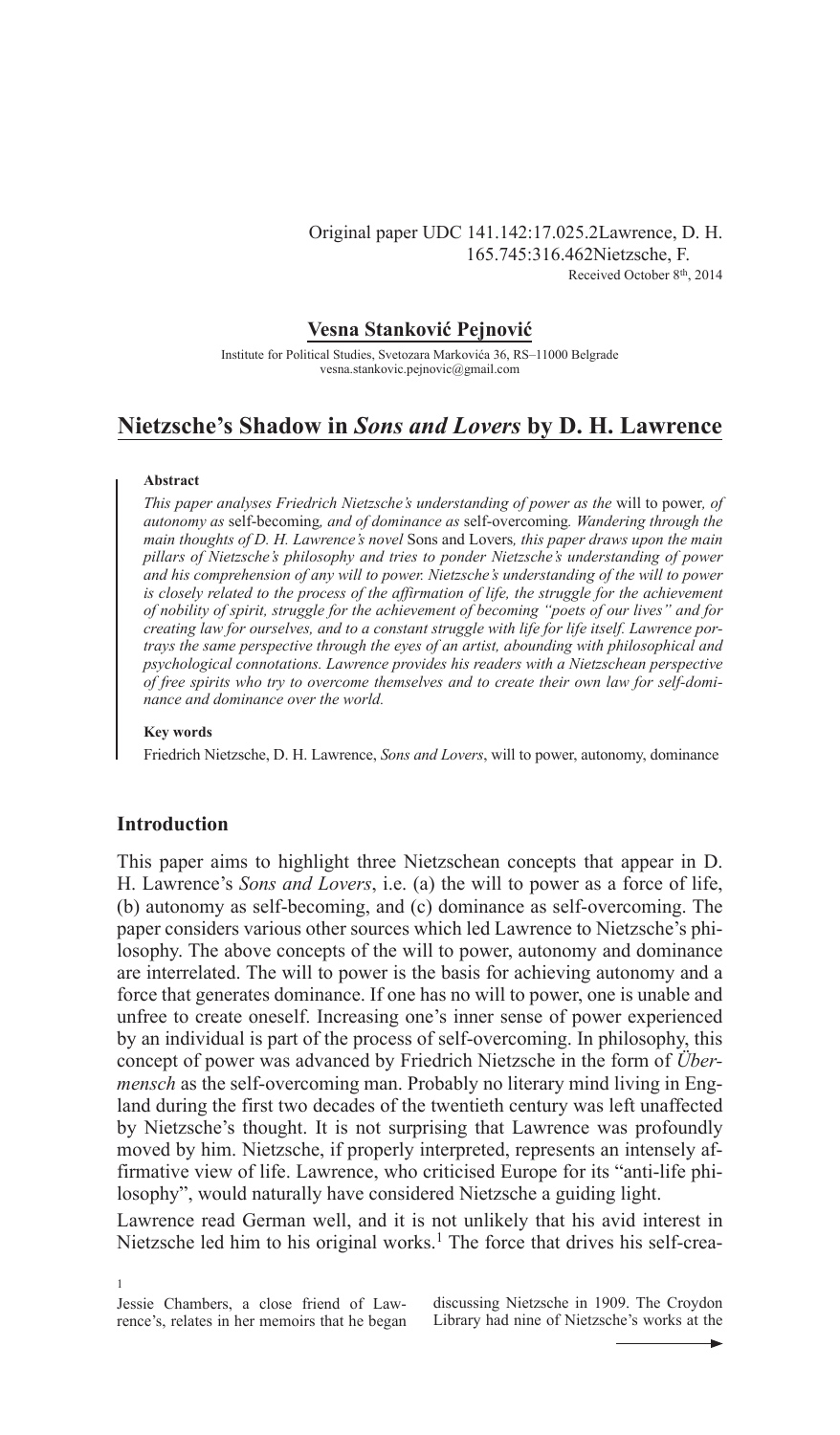tion is his will to power. The fundamental principle, which Nietzsche called "Dionysian", is actually a union of Dionysus and Apollo; a creative striving that gives force to itself. It seems appropriate to speak of a strong resemblance between his and Nietzsche's ethics. From amongst early 20th century British writers, it is really only Lawrence who takes Dionysus as seriously as Nietzsche might have wished. Both Nietzsche and Lawrence offer elaborate worldviews, including political blueprints, based on thoroughgoing both metaphysical and personal irrationalism. Both were overwhelmed with the urgency of their "transvaluation" (in their later works, occasionally causing a shrill tone, a loss of moral balance, the most universal sign of the modem age). In their original, different yet basically similar way, both try to show that the relationship between life, philosophy and art is more profound and congenial. Friedrich Nietzsche expressed philosophic truths that artists such as Lawrence were capable of responding to. Although the way in which the philosopher expressed these truths was poetic, applying them to the dynamics of human relationships in a powerful work of fiction was the novelist's task. Lawrence's novel *Sons and Lovers* has accomplished this precisely. Lawrence gives flesh to the ideas voiced by Nietzsche and, in the process, creates characters of amazing psychological complexity.

As an artist, Lawrence's main character, Paul Morel is potentially a Nietzschean creator. However, he allows his artistic sensibility to become misguided. He is a sensitive man and an artist, a person for whom one can feel compassion because of his inability to find himself, to cut ties with his mother and create himself as an autonomous person. Paul is not a common person, he is exceptional and powerful, but he manifests his will to power destructively. In a Nietzschean understanding, Lawrence is trying to show that the most spiritual men, as the strongest, find happiness where others would find destruction, namely in labyrinths, in rigorousness towards themselves and others. Lawrence's art does emphasise the development of creation out of a solution and, therefore, what is at work is the creative self-emerging from the dissolution of an old condition. The dissolution of the condition signifies the death of the ego, and for this to happen, the will must be smashed if the creative self is to break free. Paul is in constant danger of becoming the modern egoist.

In his autobiographical novel *Sons and Lovers*, Lawrence places his young alter ego in the character of Paul Morel, who is caught in the crossfire between irreconcilable parents, the mother, an aspiring champion of culture, and the father, a "purely sensuous", hard drinking miner. Paul is an artist, seeking to achieve fulfilled personality, united by Dionysian and Apollonian forces. Philosophical types feel that, behind everyday reality, there is another reality and that everyday reality is a mere semblance. Artistic types try to reach "beyond sun and stars". The artist and the philosopher use semblance-images in interpreting life and in building an autonomous person capable of dominating over both the conscious and the unconscious, and over the world. Lawrence focuses the need for dominance in the novel, following Nietzsche, on the relationship and endless war between the two sexes.

# **Will to power as a force of the artistic life**

For Nietzsche, the will to power is the most fundamental feeling from which all emotions are derived. The will to power, as the "most primitive form of affect", $2$  is the feeling of our encounters with other forces, the experience of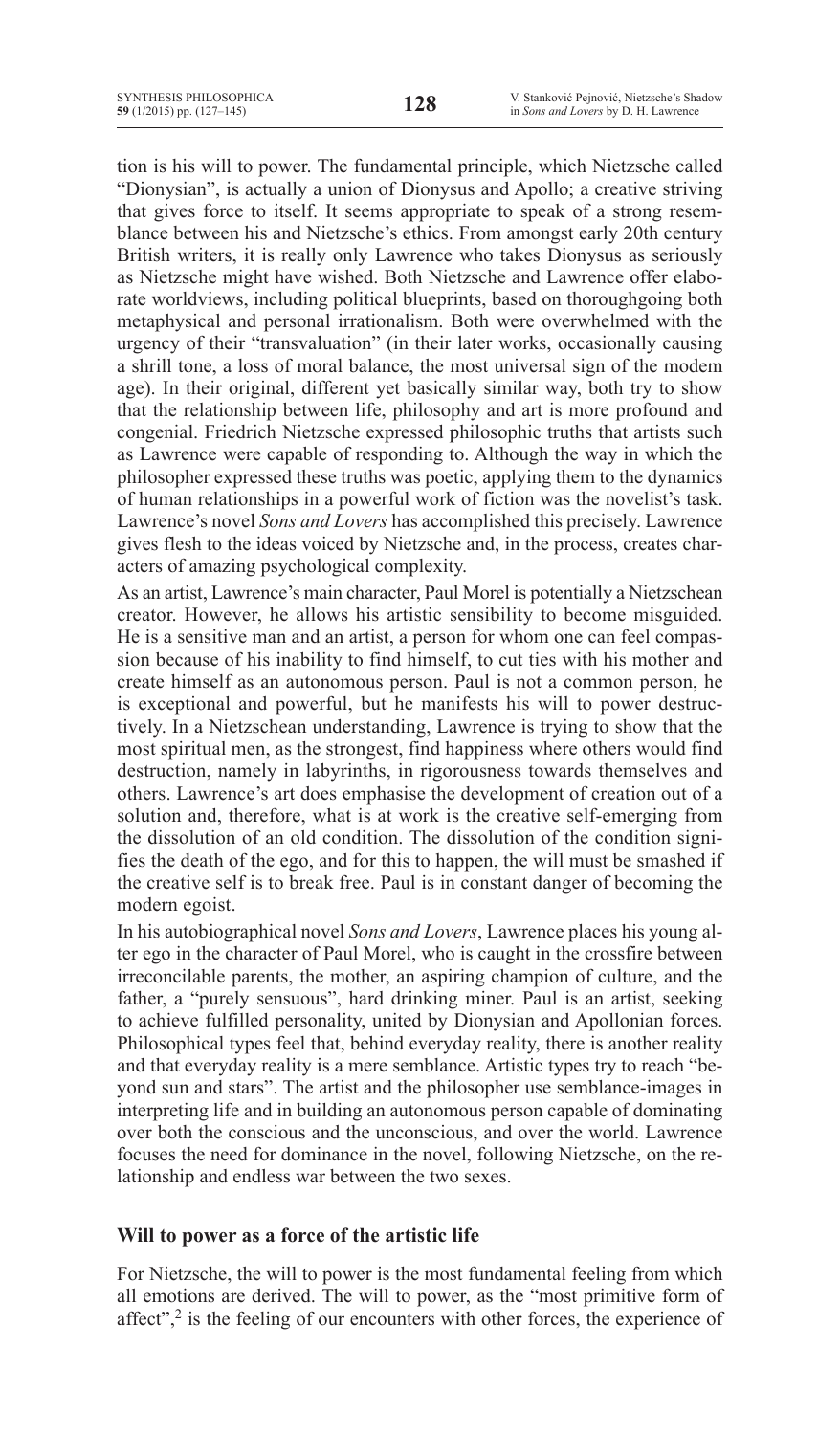quantity as quality. The concept of the will to power is neither that of being nor that of becoming, but that of *pathos* – the most elemental fact from which both becoming and effecting first emerge.<sup>3</sup>

The will is not only a complex of sensation and thought, but above all an effect, and in fact the effect of command.4 The will to power is the will to ability, the spontaneous will necessary for the development of Dionysian consciousness, the transcendence of nihilism resulting from a break between the senses and the outspoken mind. The will to ability brings this condition into existence: a dynamic dualistic condition of self and other, freedom and imprisonment, self-centeredness and love. This form of freedom develops out of the destruction of the "will to nothingness", given that the other form is possible only when the "will to nothingness" is no longer the impulse guiding life. Only a minority possesses this "will to ability", which is opposite to the destroyed "will to nothingness". The will to nothingness is commanded by the problematic emotion of fear. Fearful affects are a reaction to an actual or potential hurt or destruction of an organism; a reaction to the possibility of a loss of the thriving and persistence of an organism.<sup>5</sup> Lawrence describes some kind of "will to nothingness" in Paul's case when his indecision seems to bleed off his energy.

"He had that poignant carelessness about himself, his own suffering, his own life, which is a form of slow suicide."<sup>6</sup>

Lawrence explains the duality of energy by observation that Miriam believes that Paul had "desires for higher things", but also for lower things, and that "desire for the higher would conquer". However, she forgets that her "higher" and "lower" are arbitrary.<sup>7</sup>

For Nietzsche, the will to power is a system of "dynamic quanta", in which the "quanta" are in a relationship struggling to overpower one another. This power must be commanded or balanced to promote a healthy individual. If it is not, and one force has excess power in deficient areas, then the individual is insufficient, sick or weak.<sup>8</sup> Nietzsche describes this substance as a "dynamic quantum" of energy and a "force" that is directed outwards to overcome, master or encapsulate other wills.

"This world is the will to power – and nothing besides! And you yourselves are also this will to power – and nothing besides!"9

time. They were as follows: **Beyond Good and** *Evil*, *Thus Spoke Zarathustra*, *Twilight of the Idols*, *The Antichrist*, *The Birth of Tragedy*, *The Future of Our Educational Institutions*, *Human, All Too Human*, *The Will to Power*, and *The Gay Science*. (Rose Marie Burwell, "Catalogue of D. H. Lawrence's Reading from Early Childhood", *D. H. Lawrence Review*, 3/1970, p. 207.)

2

Friedrich Nietzsche, *The Will to Power* (hereinafter referred to as *WP*), 366, 688.

3

Ibid., 339, 635.

4

Friedrich Nietzsche, *Beyond Good and Evil*  (hereinafter referred to as *BGE*), 48.

5

Erika Kerruish, "Interpreting Feeling: Nietzsche on the Emotions and the Self", *Minerva: An Internet Journal of Philosophy*, 13/2009, pp. 15–16.

D. H. Lawrence, *Sons and Lovers* (hereinafter referred to as *SL*), p. 258.

7 Ibid., p. 229.

8

9

6

John Richardson, *Nietzsche's System*, Oxford University Press, New York 1996, pp. 39–43.

F. Nietzsche, *WP*, 1067.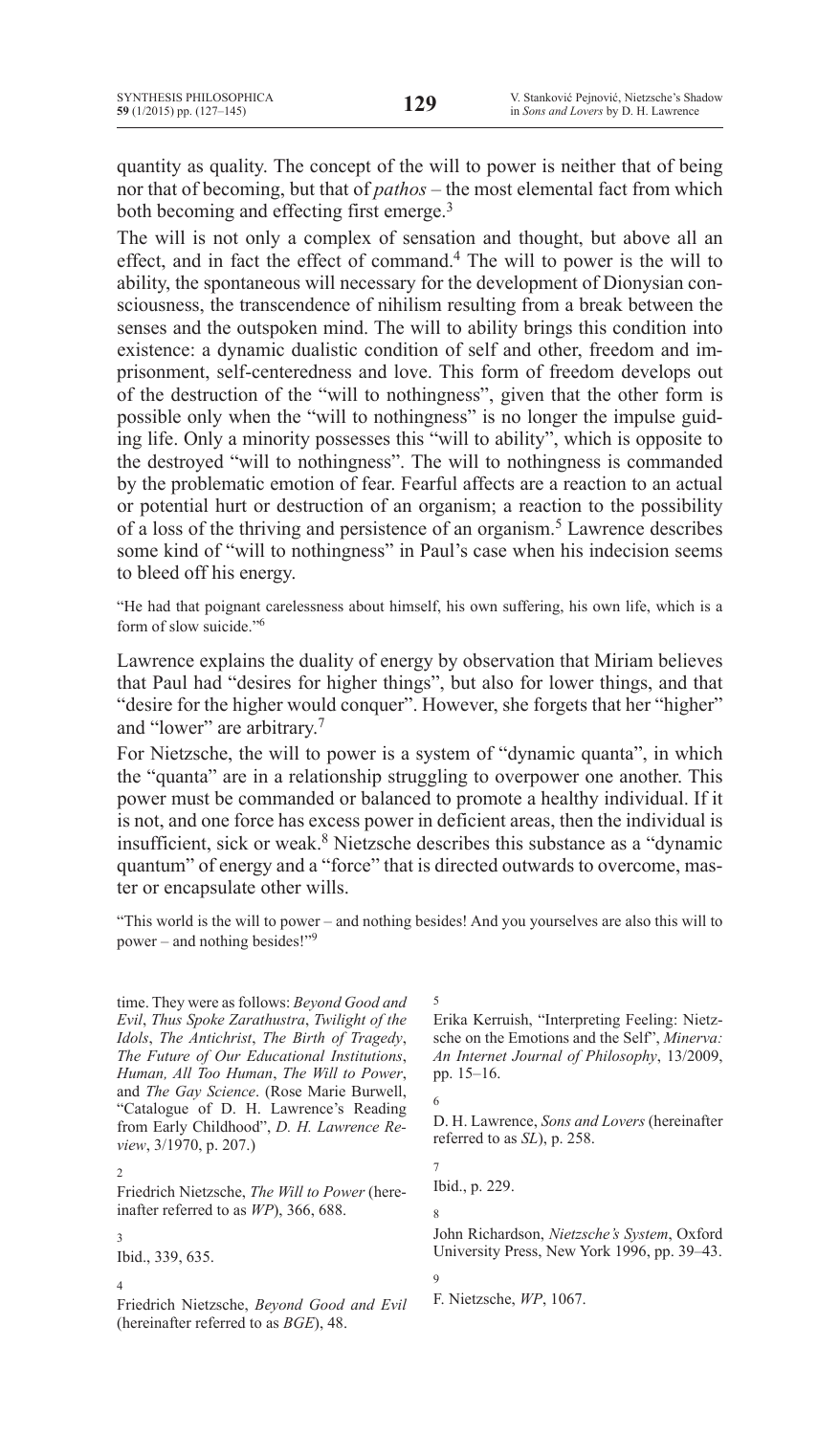Thus, following this interpretation, we are a force of power. Mrs Morel hated Miriam because of the passion of her strong nature.<sup>10</sup> Regardless of whether power is described as an "effortful pursuit" or a drive to "overcome obstacles", Nietzsche perceives people in an emotional state of one kind or another – there is no emotionally neutral state. The will to overcome an affect is itself only the will of either another or several other affects.<sup>11</sup> The will or the experience of willing (in self-mastery) is itself the product of various unconscious drives of affects<sup>12</sup>

Mrs Morel understood freedom as a positive power, as a will to power, because she is a warrior.

"She could not be content with the little he [her husband] might be; she would have him the much that he ought to be. So, in seeking to make him nobler than he could be, she destroyed him."13

In this process, she injured, hurt and scarred herself, but she lost none of her worth.

In his work, Lawrence interprets psychologically the will to power, emphasising the will to power as a second-order drive which influences first-order drives. This drive is "responsible" for overcoming or improving our desires, activities, and passions. For instance, if we desperately want to become something or have the desire to be an artist, depending on the will to power, we can be psychologically motivated to use our power to fulfil our desire, to overcome obstacles in the way and in the struggle within ourselves and the world, and become an artist. Nietzsche suggests this point in his *On the Genealogy of Morals* when he describes the will to power as "the strongest, most lifeaffirming drive", and when he states that we are "obedient (…) to the same basic instinct". From this perspective, the will to power is a drive in humanity and an instinct inherent in us. Paul Morel drew from his mother the warmth of life, the strength to produce; Miriam urged this warmth into intensity of a white light, but she is also very dangerous because

"She is one of those who will want to suck a man's soul out till he has none of his own left  $(...)$ . She will never let him become a man; she never will."14

Her will to power is stronger than his.

The will to power is a positive motive which makes us strive for something. What is important for Nietzsche is that the will to power is a drive to overcome oneself or that it can be some kind of impulse. Lawrence shows how Paul Morel got the "force" from his mother, so

"… he (…) could feel her warmth inside him like strength. They were both very happy so, and both unconscious of it. (…) He was conscious only when stimulated. (…) he was stimulated into knowledge of the work he had produced unconsciously. In contact with Miriam he gained insight; his vision went deeper."<sup>15</sup>

The will to power enables us to overcome ourselves by changing or growing, which reconstructs our entire being so that we have not only achieved a goal, but also changed something fundamental in ourselves. Lawrence's view in Mrs Morel case is her thought:

"I don't care who you are nor what you are, *I shall* have my own way."16

She was stronger because her husband would always run away from battle, and the passion between them was deadlocked.

Lawrence declares that the "*Wille zur Macht* is a spurious feeling".<sup>17</sup> It creates the man's desire to venture within the unknown of the female, or in the case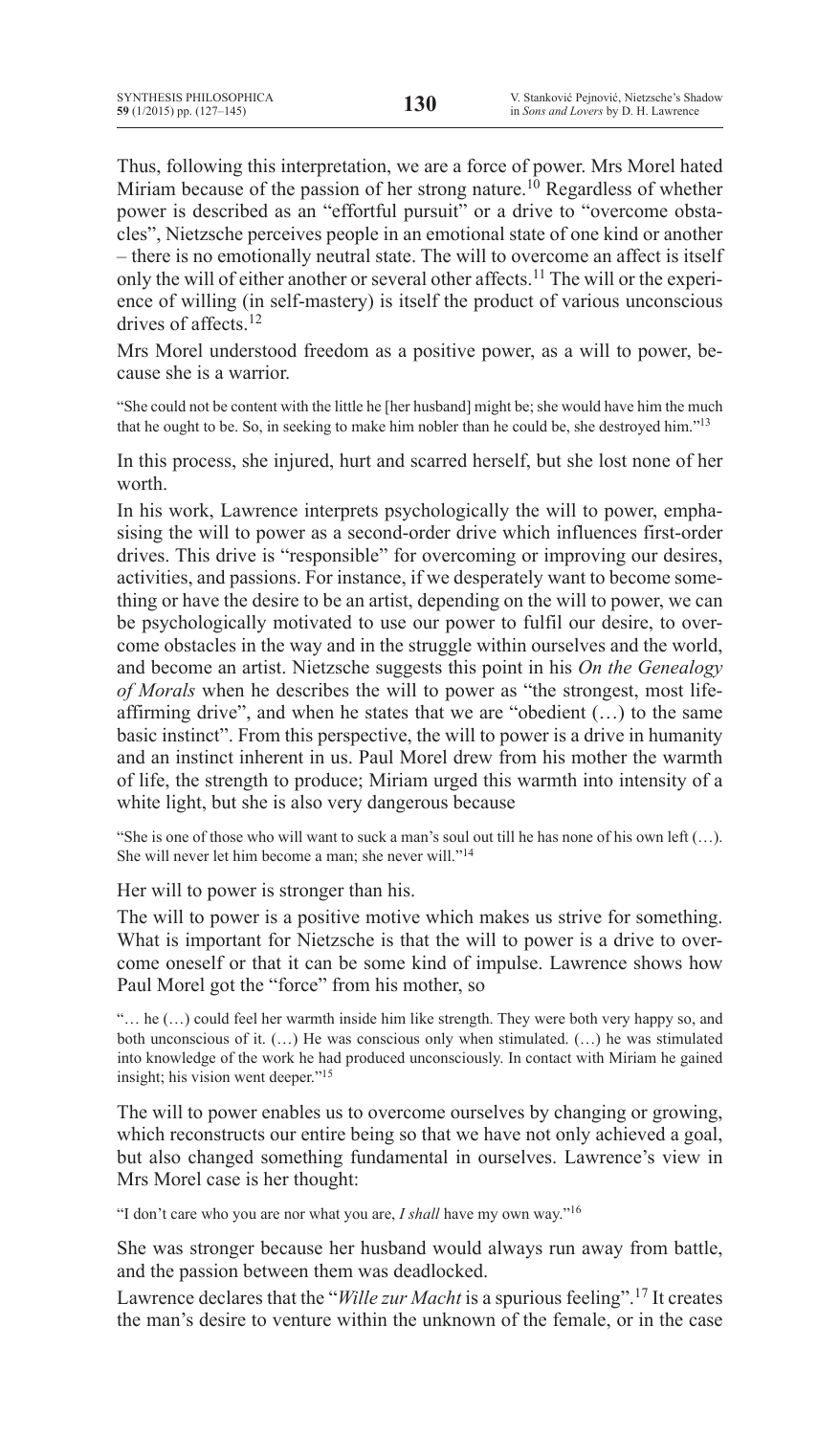of the woman the venture toward the sunrise and the brilliant active embrace of her husband. Lawrence describes the "shine" of the will to power in Paul's eyes as a

"… peculiar heaviness of its [baby's] eyes, as if it were trying to understand something that was pain.  $(...)$  Its deep blue eyes  $(...)$  seemed to draw her [mother's] innermost thoughts out of her."18

Lawrence holds that human existence is based on irreconcilable dualisms: between body and mind, between self and other, between instinct and morality, between Platonic body and soul. Both Nietzsche and Lawrence oppose this reductive dualism with a dynamic dualism, a shifting balance which repairs this condition of irreconcilability.

According to Nietzsche, there is no "being" behind doing – the deed is everything.<sup>19</sup> Lawrence shows this perspective through Miriam because she "want[s] to do something", she "want[s] a chance like anybody else", and everything the man has. She wants to learn.<sup>20</sup> According to Nietzsche, "knowing" is created as legislation, and the will to truth is the will to power.

The image of a healthy man, a truly powerful man, as presented by Lawrence, is the image of a Dionysian man who knows when to invoke reason and when to allow his intuitive faculty and his senses to predominate. Lawrence is eager to know the feelings of man and to become aware of new feelings. The energy one has and cannot use could destroy him. Feelings represent this kind of vital energy.

Both Lawrence and Nietzsche believed that the body–mind dualism is central to describing the human condition, since the relationship between the two polarities is crucial in determining what they consider to be life-giving and what life-denying. In *The Birth of Tragedy*, Nietzsche delineates the central polarity in terms of Greek deities. Namely, the opposing forces are Apollo, who contains "the glorious divine image of the principium individuationis", the principle of individuation, and Dionysus, who is "brought home to us most intimately by the analogy of intoxication", in which "the entire symbolism of the body is called into play". Dionysus is a "mysterious primordial unity", eternally suffering and contradictory, out of which Apollo, the cognitive mode of existence, arises as a necessity. Dionysus urges man to dissolve the distinction between man and man, and man and nature in an ecstatic participation in the irrational swirl of energy which lies beneath phenomena. Dionysian wisdom is the recognition of "the essence of nature", which is a primordial

10 D. H. Lawrence, *SL*, p. 258. 11 Friedrich Nietzsche, *On the Genealogy of Morals* (hereinafter referred to as *GM*), III, 17. 12 In slightly different terms, the theory of the will was developed by empirical psychologists an entire century after Nietzsche. 13 D. H. Lawrence, *SL*, p. 16. 14 Ibid., p. 160. 15 Ibid., p. 158. 16 Ibid., p. 26. 17 p. 120.) 18 D. H. Lawrence, *SL*, p. 36. 19  $20$ 

Jessie Chambers indicates that Lawrence began discussing the will to power as if he had come upon "something new and engrossing" (Jessie Chambers, *D. H. Lawrence: A Personal Record*, Barnes & Noble, New York 1965,

F. Nietzsche, *GM*, I, 13.

D. H. Lawrence, *SL*, p. 155.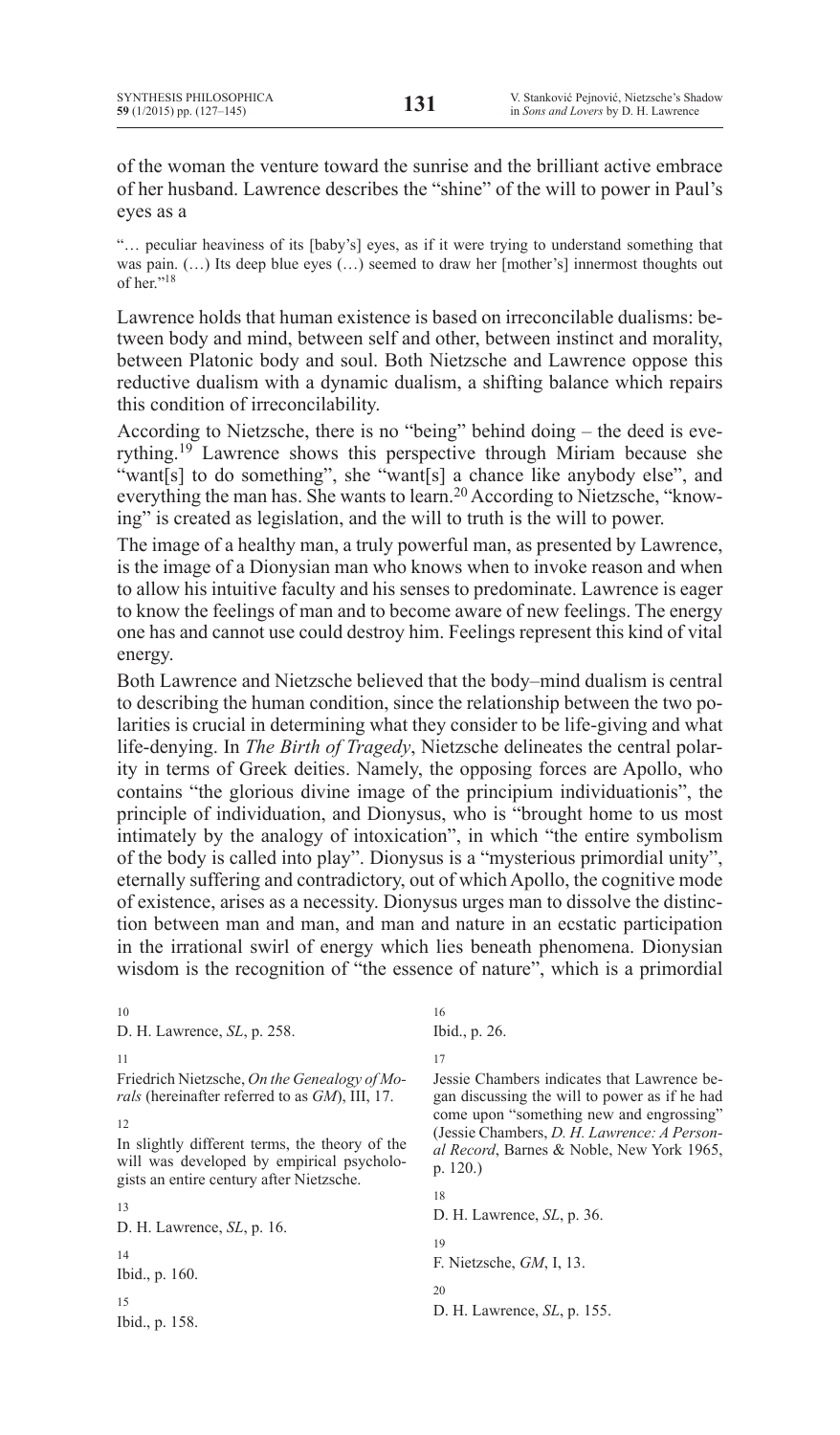flux of creation and destruction indifferent to its individual creatures. Apollo, as the *principium individuationis*, distances himself from the horror of the vision of the individual's annihilation by interposing a protective veil of selfcontained art, ethical self-knowledge and self-moderation. Nevertheless, a balance between the two drives is necessary to sustain human life akin to Dionysian energy: an insatiable desire to manifest power by aggressively conquering and absorbing. Nietzsche unites Apollonian and Dionysian forces in his theory of the will to power.<sup>21</sup> In fact, he sees the entire world as an enormous force field made up of intersecting desires for power. The Dionysian indifference to the welfare of the individual is also apparent in this theory of the will to power. Nietzsche rejects the Darwinian belief that self-preservation is the basic instinct of life. Rather, self-preservation is a by-product of the will to power. The will to power is the urge to live through self-overcoming and self-creation.

The evolution of art is tied up with the duality between the Apollonian and the Dionysian, similarly to reproduction, where two sexes in perpetual conflict are brought together periodically in reconciliation. These are different natural drives "stimulating and provoking each other to give birth to ever-new, more vigorous offspring". For Nietzsche, the Apollonian and Dionysian are artistic powers, which erupt from nature itself without the mediation of any human artist.

According to Lawrence, the will to power is seen in a woman as a strange soft vibration in the air, going forth unknown and unconscious, and seeking a vibration of response. She is a discordant, jarring, painful vibration, going forth and hurting everyone within range. A man is a fountain of the vibration of life, quivering and flowing towards someone, something that will receive his outflow and send back an inflow, so that a circle is completed, and there is a sort of peace. Otherwise, he is a source of irritation, discord, and pain, harming everyone near him.<sup>22</sup> In his novel *Sons and Lovers*, Lawrence describes how Miriam was impressed with Paul, "discovered in him rare potentiality, discovered his loneliness". Her soul expanded into prayer beside him.<sup>23</sup> She is his worshipper and he caused her sorrow. Half the time he grieved her, and half the time he hated her. She was his conscience and this was too much for him $^{24}$ 

# **Autonomy as self-creation**

In *Sons and Lovers*, Lawrence starts to show a process of self-understanding, the consciousness of this rare freedom, this power over oneself and over fate, which in his case penetrated into the profoundest depths and became an instinct.

"Be yourself is the last motto."<sup>25</sup>

Nietzsche understands self-creation as the coming into being through the giving of rules or laws to oneself, which one holds onto by a "protracted will".26 These laws are not explicit, symbolically represented rules, because Nietzsche stresses the uniqueness of the very active. Lawrence writes about "a new self or a new centre of consciousness".27

The highest type of free man should be sought where the greatest resistance is constantly being overcome: "five steps from tyranny, near the threshold of the danger of servitude".<sup>28</sup> Describing the self-creation as self-overcoming, Lawrence writes about Paul's irresoluteness regarding Miriam; he could not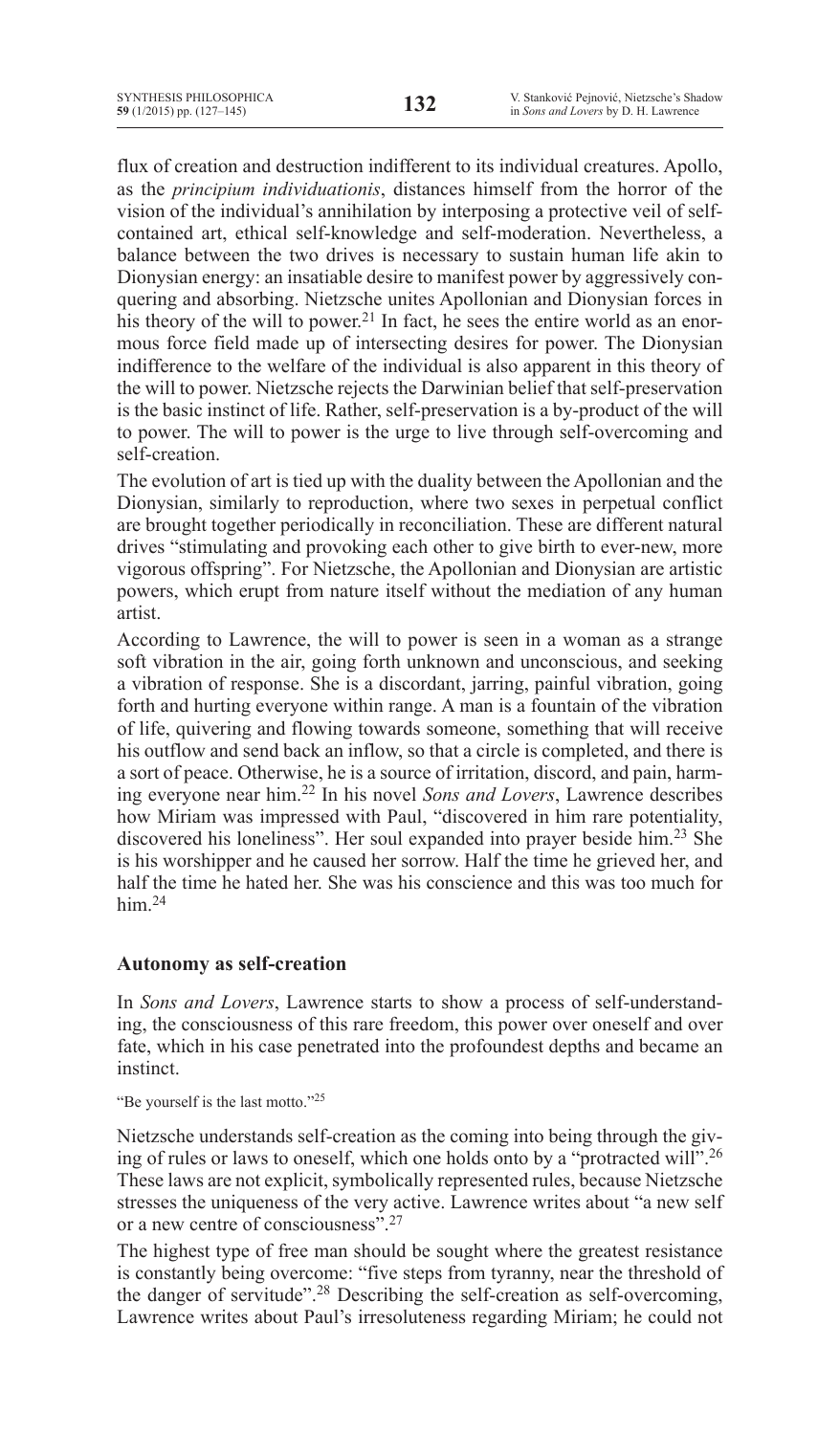leave her, because she did hold the best of him. He could not stay with her because she did not take the rest of him. Because of this, "he chafed himself into rawness over her".<sup>29</sup>

Nietzsche proposes a programme of de-deification of nature, together with a naturalisation of humanity "in terms of a pure, newly discovered, newly redeemed nature",<sup>30</sup> remaining faithful to the earth with the power of its virtue.31 The same thought is expressed by Miriam who "could very rarely get into human relations with anyone: so her friend, her companion, her lover, was Nature".<sup>32</sup>

A vitally important expression of a person is giving "style" to one's character or "attain[ing] satisfaction to oneself".<sup>33</sup> Giving style to oneself is a great and rare art, because we must be able to achieve a self-conception that is thoroughly satisfying, not merely our strengths, but also our weaknesses appear to us, necessary for a complete self that we can affirm in unity.

Nietzsche calls on us to be "poets of our lives" and emphasises that this is, first of all, about giving artistry to "the smallest, most everyday matters".34 Lawrence imagined the artist as someone who can reach "beyond stars and sun", and has something evanescent. His main character in *Sons and Lovers* is Paul Morel, an artist. This understanding is very close to the Nietzschean Dionysian world-artist, the primordial unity itself as it creates the feeling in man of being a god who feels ultimate blissful pleasure in this creation. Art is joyous hope that the "spell of individuation can be broken" and that unity can be restored.

Every artist knows that, far from any feeling of letting himself go, his most "natural" state is – the free ordering, placing, disposing, and giving form at the moment of "inspiration".35 Lawrence sees some kind of inspiration in love relations because "together they received the baptism of life, each through the other"<sup>36</sup>

As an aesthetic phenomenon, existence is still bearable to us, and art furnishes us with eyes and hands, and above all, a good conscience to be able to make

21 Kenneth Asher, "Nietzsche, D. H. Lawrence and Irrationalism", *Neophilologus*, 1/1985, pp. 15–16. 22 D. H. Lawrence, *Late Essays and Articles* (hereinafter referred to as *LEA*), p. 299. 23 D. H. Lawrence, *SL*, p. 166, 167. 24 Ibid., p. 251.  $25$ D. H. Lawrence, *Psychoanalysis and the Unconscious*; *Fantasia of the Unconscious*  (hereinafter referred to as *PU*), p. 105. 26 F. Nietzsche, *GM*, II, 2.  $27$ D. H. Lawrence, *SL*, p. 252. 28 F. Nietzsche, *Twilight of the Idols*, 38.  $29$ D. H. Lawrence, *SL*, p. 251. 30 F. Nietzsche, *The Gay Science* (hereinafter referred to as *GS*), 161. 31 F. Nietzsche, *Thus Spoke Zarathustra*, p. 188.  $32$ D. H. Lawrence, *SL*, p. 165. 33 F. Nietzsche, *GS*, 290. 34 Ibid., 299. 35 F. Nietzsche, *BGE*, 188. 36 D. H. Lawrence, *SL*, p. 361.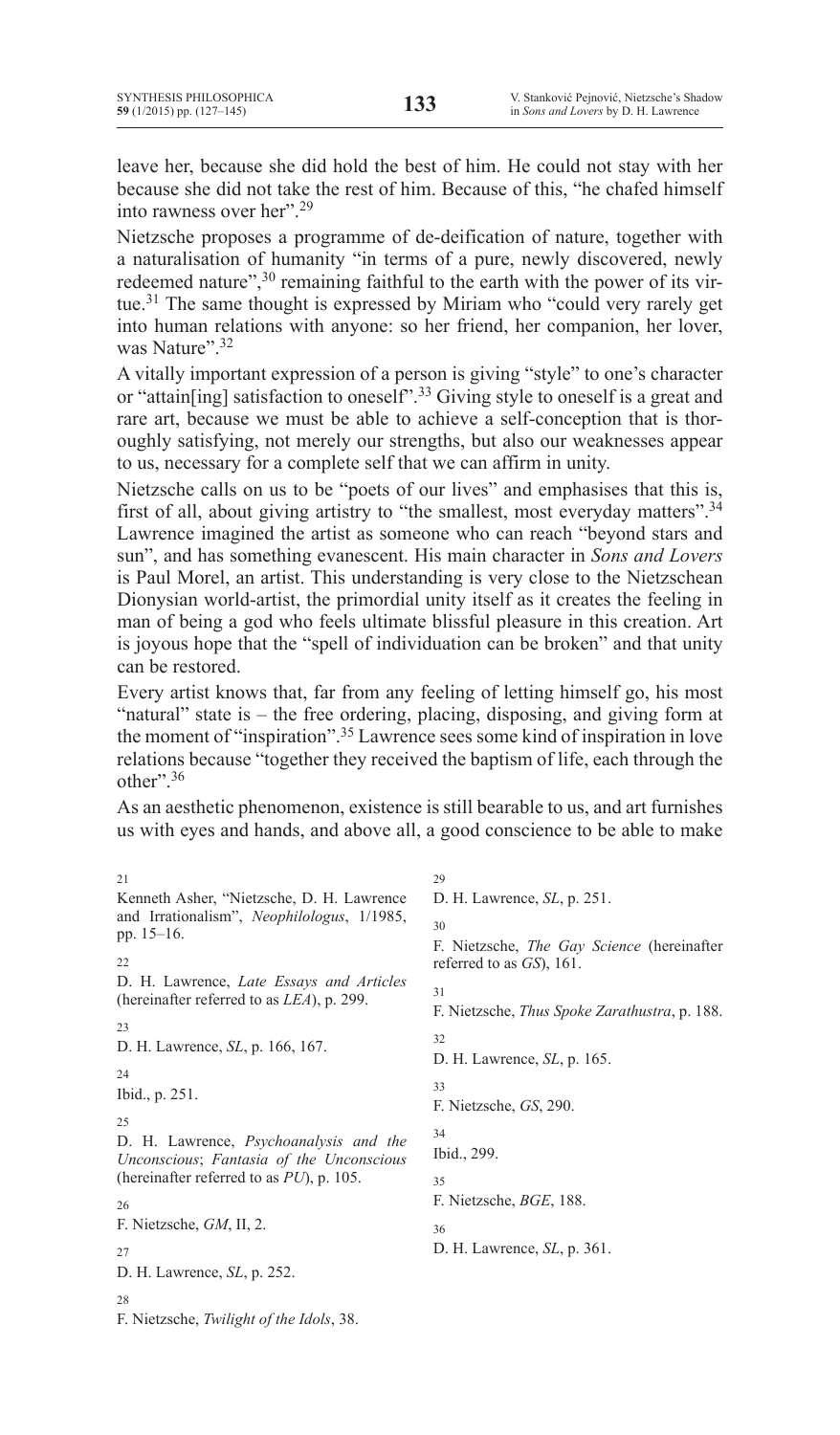such a phenomenon of ourselves.<sup>37</sup> Art helped Paul to distinguish himself, but he was unaware in his own powers.<sup>38</sup> He had an internal struggle. Nietzsche valued artistry as the good will to appearance, as something necessary for supporting one's active immersion in life and for maintaining the will to selfresponsibility. Successful artistry is also a form of self-discovery – it is the discovery within the lawfulness of one's actions. It is the will to overcome oneself, as a characteristic will to power or will to life.

As Nietzsche and Lawrence argue for a balance between the different modes of consciousness, they also advocate an art which entices a fusion between instinct and the conscious. Nietzsche conceives art as "the task of incorporating knowledge and making it instinctive". The art of speech, Lawrence writes, is the use of symbols. The everyday world is an illusion. The world as such can never be experienced or expressed linguistically. Consciousness has been developed under pressure from the need for communication, so conscious thinking takes the form of words.

Nietzsche asserts that "we possess art lest we perish of the truth".<sup>39</sup> It does not mean that we possess art instead of the truth, but we possess art so that we can possess the truth and not perish of it. Nietzsche is best understood as a conditional cognitivist – as someone who thinks of truth as valuable, but not as valuable no matter what. The criterion of the truth resides in the enhancement of the feeling of power. Because of this, the artist takes it upon himself to act as a legislator of values in society, for the total cultural pattern.<sup>40</sup> Art will tell him something horrible yet truthful about his existence, if only he would listen. Both Nietzsche and Lawrence agree that the task of art is to provide us with a new kind of knowledge: a synthesis of the conscious and unconscious. For Nietzsche, art makes life bearable; for Lawrence, art puts us in a new relationship with the universe.

In Lawrence's sense, all things, both human and inhuman, seek self-fulfilment beyond mere survival. In the same way as Nietzsche, Lawrence also advances the joyous affirmation of earthly existence, our own nature and that which is around us. The autonomous person is a free spirit who actualises drives towards self-overcoming and lives his life authentically. Man must be suppressed. Nietzsche pleads with us to be at least warriors. As each person struggles towards a sense of his own identity, it is uniformity that must be fought. According to Nietzsche, men who uncover the hypocrisy and excessive comfort of their age are the most admirable types because their revaluation involves the courage to become conscious. The strength he possesses is an inner power.

The autonomous person strives successfully for mastery over his own passions, aiming for the highest possible state of self-perfection, because he develops a finer sense of his own humanity. The autonomous person constantly strives for self-overcoming, never compromising himself by accepting what others have defined as human. Nietzsche attacked the modern world because of its emasculated feature and blamed effeminacy on humanitarian ideals. Thus, we need a war of change that would replace morals with an artistic conception of life.

Asking himself what art is, Lawrence felt compelled to first say what man is. Art is a form of supremely delicate awareness. Art is the outcome of a true equilibrium between the Dionysian and Apollonian form of art. Man is anything from a forked radish to an immortal spirit. He is pretty much everything that ever has been or will be, absolutely human and absolutely inhuman.<sup>41</sup>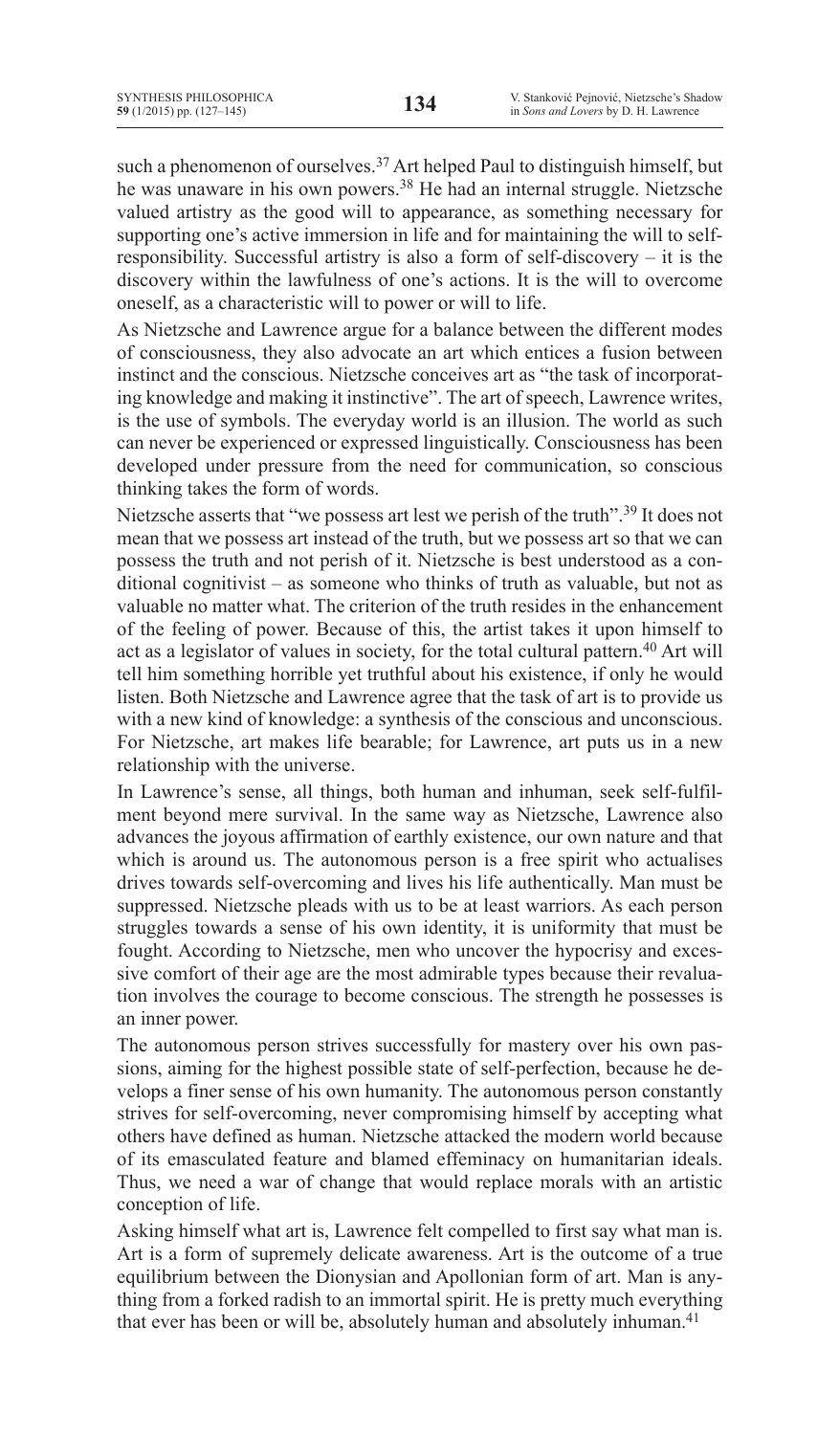In terms of the ability of people to overcome mutual discord, we must look up to the highest man as the one who combines within himself the greatest versatility. The autonomous person has the capability to master his own passions. This self-awareness may make us noble. When a man's body has reached one of its periods of loneliness, and with a sure voice cries that it wants to be alone and intact, it is inevitably then that the accursed perversity of the spirit, the self-aware of itself, is bound to whip the unhappy senses into excitement and to force them into fornication <sup>42</sup>

When Zarathustra returned to the mountains and to the solitude of his cave withdrawing from men, Nietzsche conceived of this withdrawal-return as a dynamic process of energy-gathering and energy-dispersing, as two polar forces in the recurring cycle of creative growth.43 In Lawrence's view, Paul was in forced solitude after his mother's death. He lost someone with whom he faced the world.

"Now she was gone, and for ever behind him was the gap in life, the tear in the veil, through which his life seemed to drift slowly, as if he were drawn towards death."<sup>44</sup>

He was at a turning point in his life because he hesitated in the agony of which side to choose: the side of life or the side of death. In solitude, he decides not to take the side of darkness and follow his mother, but walked quickly through the faintly humming, glowing town.45

Zarathustra speaks of rebirth, not forgetting an awareness of childish naiveté. When a person is reborn, his old life dies, he forgets it. It is new wisdom that one discovers after one goes through a rite of passage. Nietzsche holds that man can develop a finer sense of humanity out of his inhuman qualities. By inhuman he means all that is awe-inspiring, that is, godlike. A visionary, a passionately driven artist, even a saint – they all manifest man's inhuman qualities. It is in this sense that Lawrence probably means "inhuman" activity.

We are unknown to ourselves, so we must seek knowledge of ourselves. First of all, a person must be a self-creator. We have no desire to say what men ought to be.46 In other words, one must be capable of believing in the self that lies beyond the image that one has been conditioned to accept.

"Thou shalt – you ought to – you should – become the one you are." $47$ 

Even where he writes "be yourself" (*sei du selbst*) in *Schopenhauer as Educator*, he immediately outlines a tension with the present moment: "you are not really all that which you do, think and desire now".

| 37                                         | 43                                               |
|--------------------------------------------|--------------------------------------------------|
| F. Nietzsche, GS, 107.                     | James W. Hillesheim, "Action and Solitude:       |
| 38                                         | A Nietzschean View", <i>Educational Theory</i> , |
| D. H. Lawrence, <i>SL</i> , p. 183.        | $4/1969$ , pp. 361–362.                          |
| 39                                         | 44                                               |
| F. Nietzsche, WP, 822.                     | D. H. Lawrence, <i>SL</i> , p. 407.              |
| 40                                         | 45                                               |
| David Thatcher, Nietzsche in England 1890– | Ibid., p. 420.                                   |
| 1914, University of Toronto Press, Toronto | 46                                               |
| 1970, p. 228.                              | D. H. Lawrence, $PU$ , p. 85.                    |
| 41                                         | 47                                               |
| D. H. Lawrence, <i>LEA</i> , p. 230.       | F. Nietzsche, GS, 270.                           |
| 42<br>Ibid., p. 169.                       |                                                  |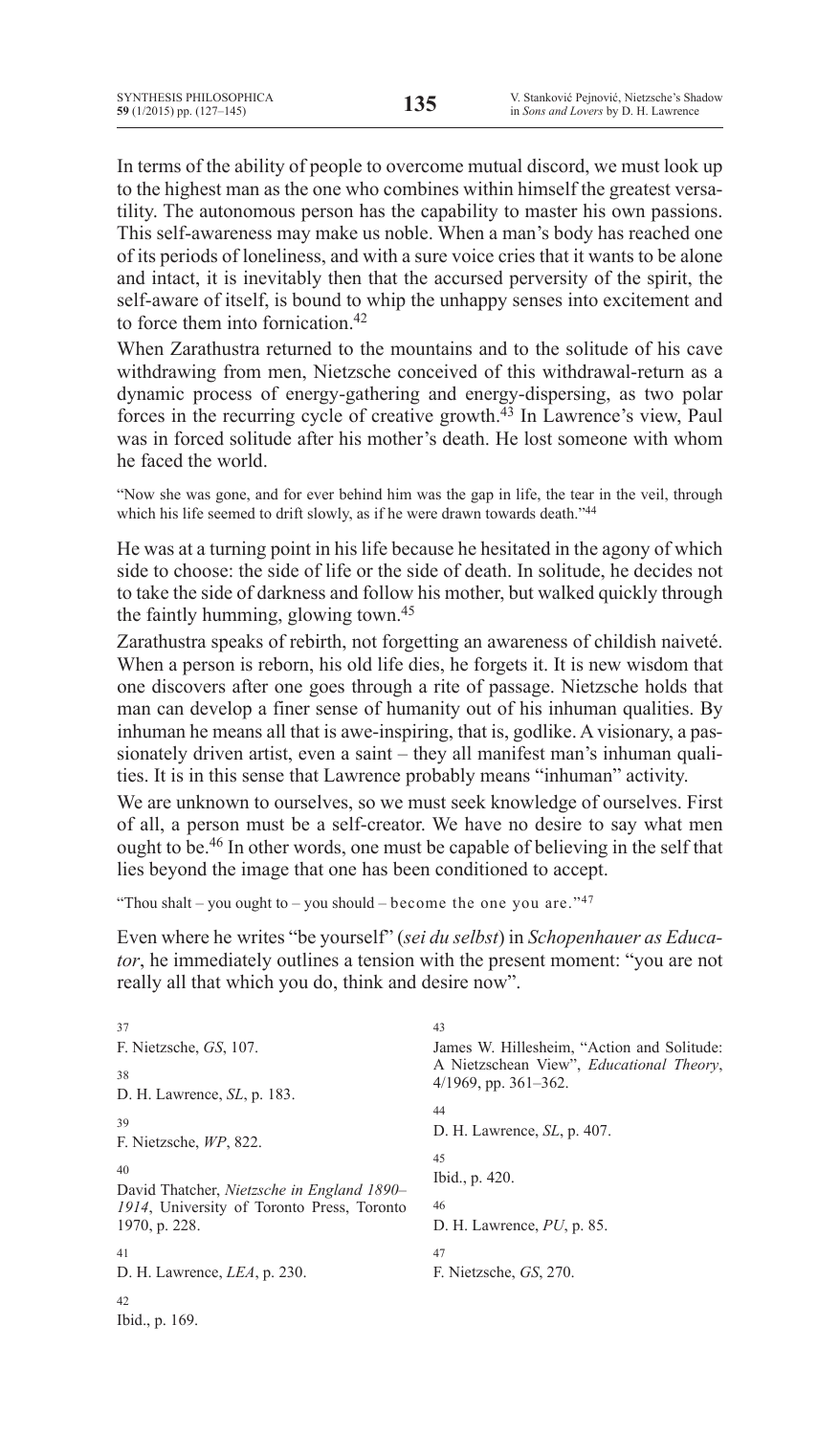"Become the one that you are: that is a cry which is *always* only to be permitted among rare human beings, yet utterly superfluous for the rarest of those rare beings."<sup>48</sup>

"Be yourself" seems to offer only encouragement and affirmation, only consent. It would thus seem, on this reading, that Nietzsche's will to power is exactly a will to self-assertion or acceptance, lending credence to the historical legacy of being yourself, what you are, or of following your bliss. To become the one you are requires turning your own will upon itself. If the will cannot be a will against its own nature, if willing cannot become no willing, the will is powerless against time and is an "it was".

To become what one is, one must take one's own life over as an invention; even more importantly and at the same time, one must learn to love. To learn to love is to learn to bless and this love has an extraordinary meaning: it is as much human as it is divine.<sup>49</sup>

Nietzsche advocates a struggle for the improvement of ourselves beyond what we have ever achieved. He urges us to advance beyond this master morality<sup>50</sup> and become overman, without associating violence with the overman. Selfefficacy requires "resistance" or "obstruction".51 The autonomous individual wants to become a human being who is new, unique, incomparable, who gives himself laws, who creates himself.<sup>52</sup> Lawrence's Paul is determined to "make a man whom nothing should shift off his feet; he was going to alter the face of the earth in some way which mattered".<sup>53</sup> In some way, he is determined to become free. However, freedom is a very great reality. What is needed, above all, is achieving freedom from lies, freedom from oneself, from the lie of oneself, from the lie of one's all-importance, even to oneself; it is freedom from the self-conscious and the self-enclosed. From the other side, freedom means moving away from the vast lie of the social world, the lie of purity and dirty little secrets.<sup>54</sup>

These Lawrence's opinions are correlated with Nietzsche's perspective that the gift of such benediction is the affirmation of the great and the small, "a yes-saying without reserve: to suffering itself, to guilt itself, to the most questionable and strangest in existence itself", because "nothing that is can be subtracted, nothing is dispensable".55 An affirmation of pain and violence is not only inevitable, but also necessary, an affirmation of aging, death and change is also necessary, as a reconstitution of the process that brings such a change, absolved in itself as innocent, without fault.

According to Lawrence, "man is a changeable beast, and words change their meanings with him, and things are not what they seemed, and what's what becomes what isn't".<sup>56</sup> When the great fight with man has almost come to an end, "is it because man has found a new strength, has died the death in his old body and been born with a new strength and a new sureness"?<sup>57</sup> At the end of the "fight" for love, Paul feels that he cannot bare Miriam's love because her love smothered him.<sup>58</sup>

Lawrence holds that modern morality has its roots in hatred, a deep evil hate of the "instinctive, intuitional, procreative body".<sup>59</sup> Because of that, people are no longer eager for life and man has been dodged, side-tracked. Tortured, cynical and unbelieving, he has allowed all his feelings to leave him, and what remains is a shell of a man, very nice, very pleasant and, in fact, the best of modern man. Nothing really moves him, except for one thing: threats against his own safety. He is terrified of not feeling "safe". In this so framed and virtual world of reality, he keeps his woman there, namely between himself and the world of dangerous feelings and demands. Yet, he feels nothing. He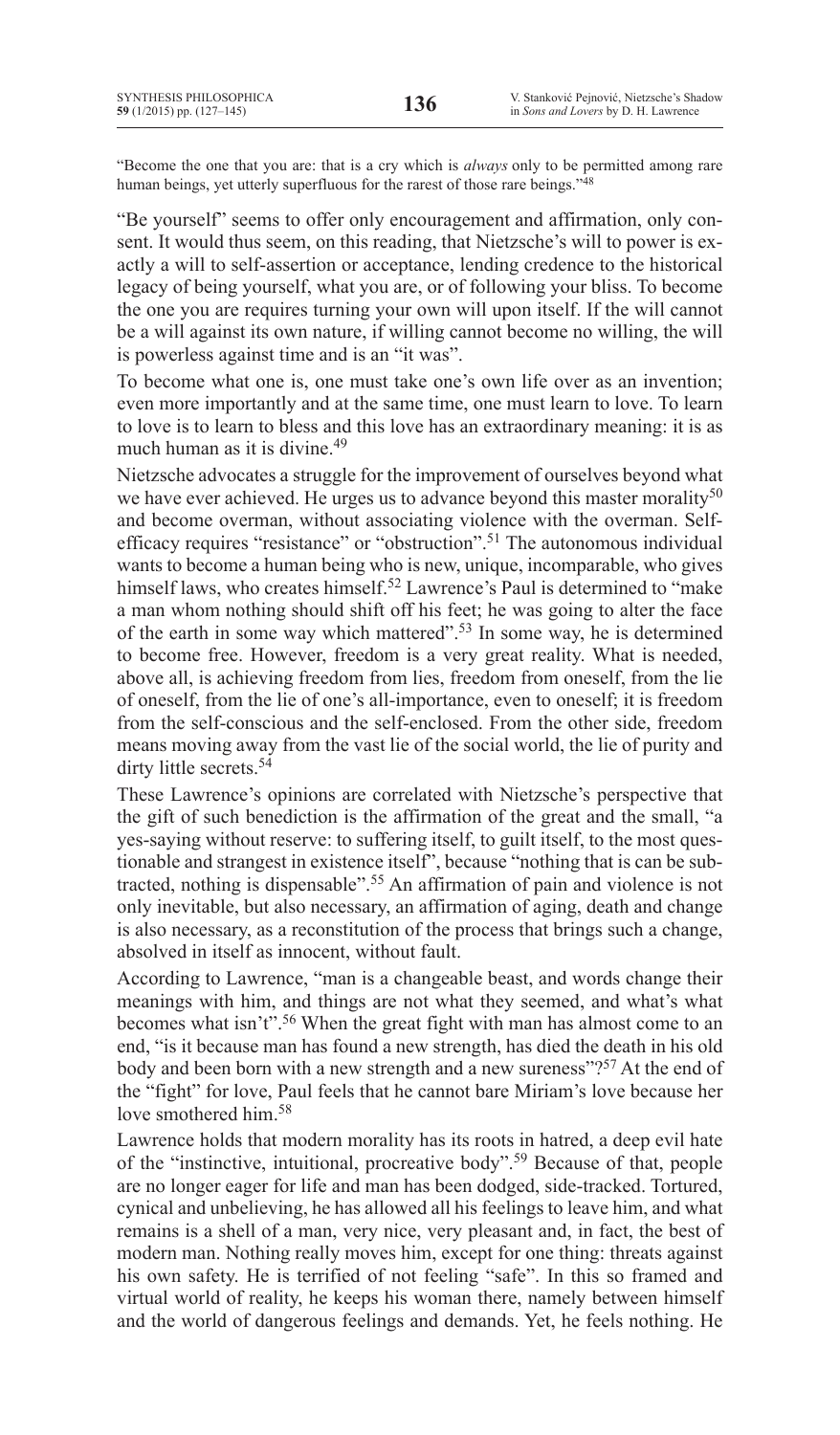is only a creature, an empty shell, so far from being an autonomous human being.

# **Dominance as self-overcoming**

The true realisation of the will to power, genuine freedom, has been connected to self-overcoming. This drive towards self-overcoming inspires us to go beyond what we are today, what we are at this very moment. And for Nietzsche, this is life-affirming.

The goal of life is to overcome obstacles, and not merely to extend life as long as possible. Moreover, the will to power frequently causes us to take risks, overextend ourselves, and even sacrifice self-preservation. Nietzsche argues that consciousness, understood to be the ability to step back and observe ourselves in a particular situation, is a very late development in man.

Dominance over the weaker is an example of the will to power. Nietzsche explains that even the weakest of beings possess the will to power, but it is also expressed as tyranny, dominance, and oppression of others. Following Nietzsche, Lawrence points out that modern morality has its roots in hatred, a deep evil hate of the instinctive, intuitional, procreative body.<sup>60</sup> Nietzsche endorses mastery over others as a primary means of power, because the drive for power is something fundamentally real in everything.

"Life itself is an affair of aristocrats. In my soul, I'd be proud as he. As far as I am myself, Fierté, Inégalité, Hostilité."<sup>61</sup>

Lawrence, much like Nietzsche, advocates "aristocracy of soul" as a product of an internal pathos of distance, a "mysterious" craving for multiplicity and stratification within the soul.

Nietzsche proposes a "going up" (*Hinaufkommen*) to nature that would also involve overcoming humanity. For this difficult task – demanding virtue without ethics and reverence without wings – Nietzsche thinks a new man is required, one who surpasses the present man: the free spirit, the Overman. The

| 48                                                                                      | 55                                                                                  |
|-----------------------------------------------------------------------------------------|-------------------------------------------------------------------------------------|
| Friedrich Nietzsche, Nachlass 1876; Sämtli-<br>che Werke. Kritische Studienausgabe, ed. | Friedrich Nietzsche, Ecce Homo (Birth of<br>$Tragedy$ , 2.                          |
| by G. Colli and M. Montinari, De Gruyter<br>- DTV, Berlin 1999, 8, 19(40), p. 340.      | 56<br>D. H. Lawrence, $LEA$ , p. 236.                                               |
| 49                                                                                      |                                                                                     |
| Friedrich Nietzsche, Nachlass 1884/1885;<br>Sämtliche Werke. Kritische Studienausgabe,  | 57<br>Ibid., p. 362.                                                                |
| ed. by G. Colli and M. Montinari, De Gruyter<br>- DTV, Berlin 1999, 11, 29(19), p. 341. | 58<br>D. H. Lawrence, <i>SL</i> , p. 417.                                           |
| 50                                                                                      | 59                                                                                  |
| F. Nietzsche, <i>BGE</i> , 260.                                                         | D. H. Lawrence, <i>LEA</i> , p. 192.                                                |
| 51<br>F. Nietzsche, WP, 689, 693, 702.                                                  | 60<br>Ibid., p. 193.                                                                |
| 52                                                                                      | 61                                                                                  |
| F. Nietzsche, GS, 335.                                                                  | D. H. Lawrence, <i>The Letters of D. H. Law-</i>                                    |
| 53                                                                                      | rence, The Cambridge Edition of the Letters                                         |
| D. H. Lawrence, <i>SL</i> , p. 222.                                                     | and Works of D. H. Lawrence, Cambridge<br>University Press, Cambridge 2002, p. 213. |
| 54                                                                                      |                                                                                     |
| D. H. Lawrence, $LEA$ , p. 251.                                                         |                                                                                     |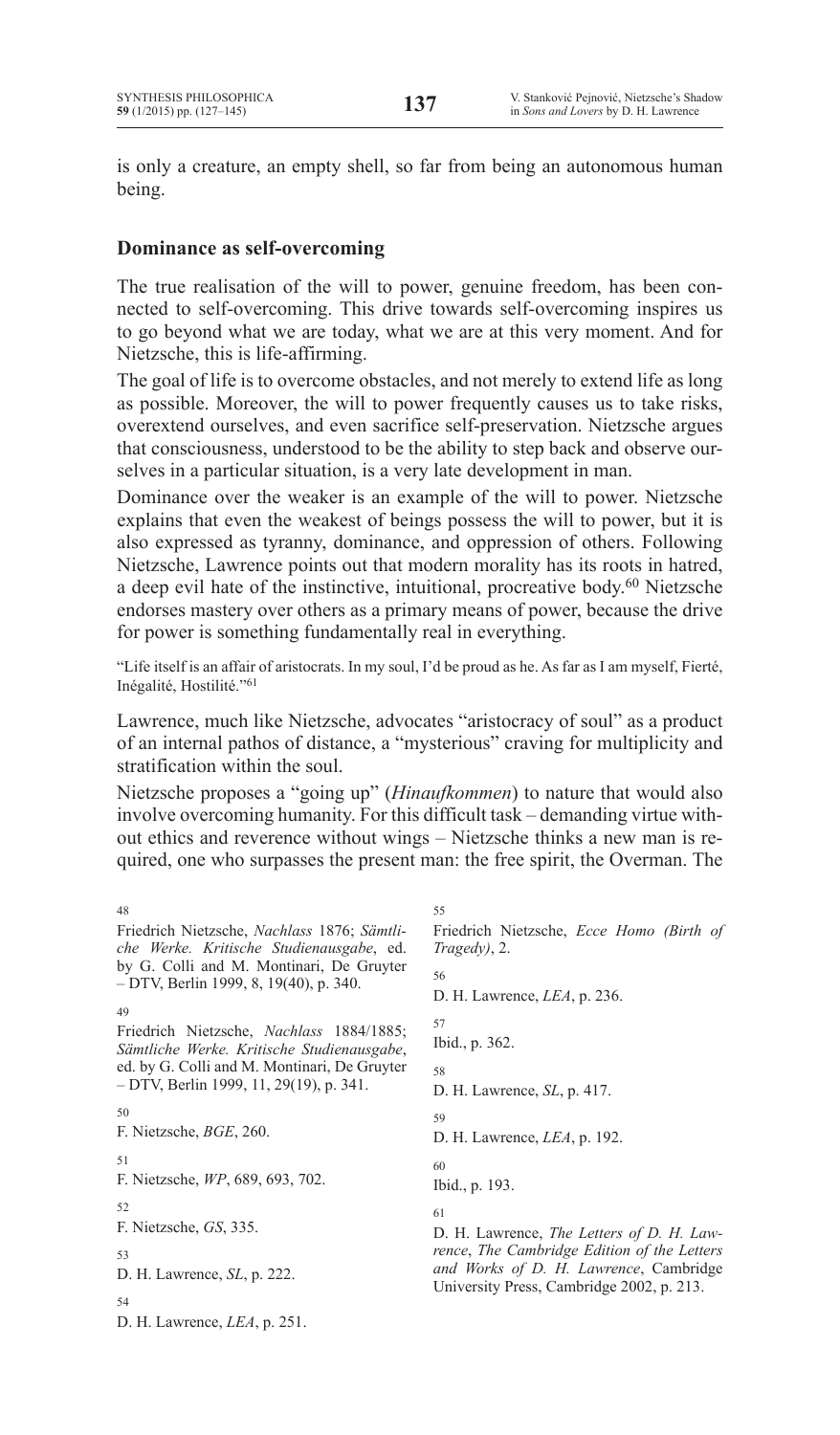"will to life", to self-overcoming, is akin to Lawrence's favoured formulation of "singling out". As Kaufmann explains,

"… the assumption is that the powerful and the impotent are both imbued with the will to power, and that extreme or prolonged oppression and frustration may easily pervert this drive and make the oppressed look for petty occasions to assert their will to power by being cruel to others."62

Nietzsche accepts violence and dominance as one of the primary struggles for gaining the highest degree of power, claiming that growth is emphatically identified as "increased mastery" over others.

Lawrence's concern with such a transformation was a major preoccupation of his for quite a number of years. It is significant that whenever he spoke of a new order in society, it was always in terms similar to those used by Nietzsche. We have created a great, almost overwhelming incubus of falsity and ugliness on top of us, so that we are almost crushed to death. Let us submit to the knowledge that there are aristocrats and plebeian born, not made.<sup>63</sup>

Nietzsche insists on great courage, because it is only the greatest act of courage that can bring one successfully to the final stage or "courage to be". In a section of *The Will to Power*, "Nietzsche insists throughout that we must 'employ' (*in Dienst nehmen*) our impulses and not weaken or destroy them".64

In the novel *Sons and Lovers*, Lawrence presents fight for dominance primarily through the man–woman relationship. For him, this relationship has a positive meaning in so far as it assists the couple in their mutual goal of achieving self-perfection.

According to Nietzsche, romantic love is absurd and lies. Love, just like any other feeling, is not within the individual's power because feelings are involuntary and promises cannot be made based on something beyond our control. We softly grow tired of the old, of the one that we safely possess.<sup>65</sup> In correlation with this attitude, it is easy to see when Lawrence writes that Paul is tired of her and he was searching for "new sensation", and "she remained alone with herself, waiting".<sup>66</sup>

Lawrence holds that the woman felt that she is a higher moral being. Because of this, all the time she would be imagining something where there was nothing.

"She had known so much, and had told him so little."<sup>67</sup>

For Nietzsche,

"The pleasure we take in ourselves tries to preserve itself by time and again changing something new *into ourselves* – that is simply what possession means."68

Lawrence is aware of the notion that the woman should be submitted to this position, almost as a sacrifice.

"… her whole body clenched itself involuntarily, hard, as if against something; but Life forced her through this gate of suffering, too, and she would submit (...)."<sup>69</sup>

Lawrence observes that the man is not aware of the woman as a person, she is only a woman. Lawrence explains the act of voluntary sacrifice with the woman's great love which she gives man. Because of this, he won and acquired dominance over her. In this possession, "her dark eyes, full of love, earnest and searching, made him turn away"; "he could not meet her gaze"; "his eyes, full of the dark, impersonal fire of desire, did not belong to her"; "she wanted to escape"; "she wanted him to look at her eyes full of love".<sup>70</sup>

Nietzsche explains that sexual love most clearly reveals itself as a craving for new property: the lover wants the unconditional and sole possession of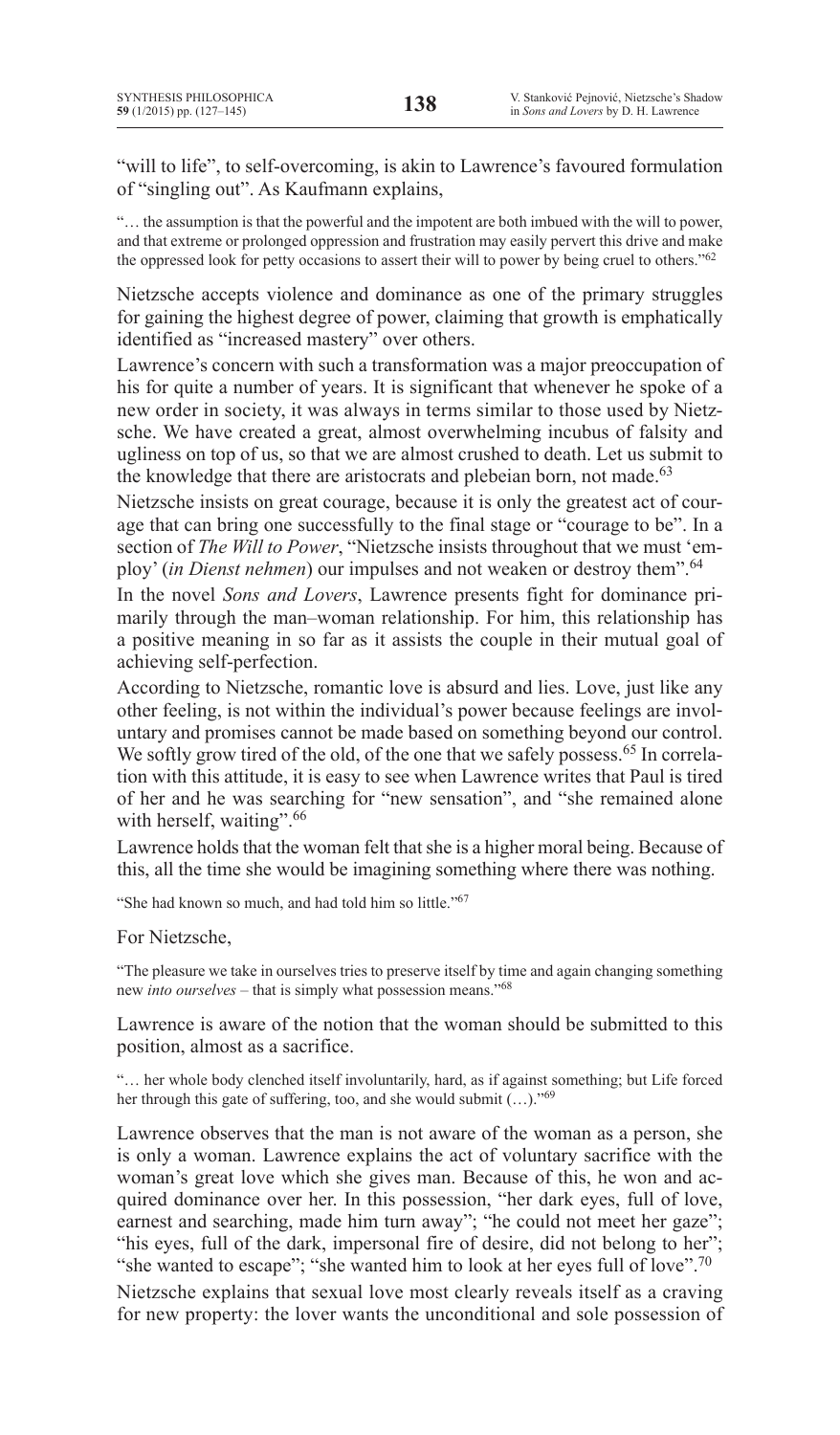the person he longs for; he wants to be the only beloved one, to live and to rule in the soul of the other as that which is supreme and most desirable.<sup>71</sup> In Lawrence's words, Paul was only like any other man, seeking satisfaction. For man's possession was "a great moment in life".<sup>72</sup> Miriam, as a woman, is arguing for something beyond, something more in him, something deeper.

Nietzsche holds that women naturally like peace and comfort, while men want the opposite; they welcome challenges and obstacles. Women hate to see men suffer and try to help ease life by removing obstacles; but this is very frustrating for men. As Lawrence rightly notes,

"... woman only works with a part of herself. The real and vital part is covered up."<sup>73</sup>

According to Nietzsche, "it is indeed amazing that wild greed and injustice of sexual love has furnished the concept of love as the opposite of egoism when it may in fact be the most candid expression of egoism".<sup>74</sup> In the novel, Lawrence describes that because of his wild greed Paul was not capable of being real with her, "he had to put aside himself and his desires".<sup>75</sup> Lawrence describes the ambivalence of love, domination, the conscious and the unconscious, with the following words:

"She hated her love for him from the moment it grew too strong for her.And, deep down, she had hated him because she loved him and he dominated her. She had resisted his domination."76

Love is only a part of creation and dominance. The ultimate goal is the creation of two individuals – two "single ones". Lawrence sees the energy of selfcreation at times when a woman absorbs within herself, via uniting channels, one man's strength and energy.

"She did not want to meet him (…). She wanted to draw all of him into her."

This is the cause of "intensity like madness, which fascinated him, as drugtaking might".77

| 62                                                                                                                             | 70                                        |
|--------------------------------------------------------------------------------------------------------------------------------|-------------------------------------------|
| Walter Kaufman, Nietzsche: Philosopher,<br>Psychologist, Antichrist, Princeton Univer-<br>sity Press, New Jersey 1974, p. 194. | Ibid., p. 284.                            |
|                                                                                                                                | 71<br>F. Nietzsche, GS, I, 14.            |
| 63<br>D. H. Lawrence, <i>The Letters of D. H. Law-</i><br><i>rence</i> , p. 248.                                               | 72<br>D. H. Lawrence, <i>SL</i> , p. 284. |
| 64<br>W. Kaufman, Nietzsche: Philosopher, Psy-                                                                                 | 73<br>Ibid., p. 416.                      |
| <i>chologist, Antichrist, p. 225.</i><br>65                                                                                    | 74<br>F. Nietzsche, GS, I, 14.            |
| F. Nietzsche, GS, I, 14.<br>66                                                                                                 | 75<br>D. H. Lawrence, <i>SL</i> , p. 290. |
| D. H. Lawrence, <i>SL</i> , pp. 299–300.<br>67                                                                                 | 76<br>Ibid., p. 296.                      |
| Ibid., p. 298.                                                                                                                 | 77<br>Ibid., p. 194.                      |
| 68<br>F. Nietzsche, GS, I, 14.                                                                                                 |                                           |
| 69<br>D. H. Lawrence, <i>SL</i> , p. 284.                                                                                      |                                           |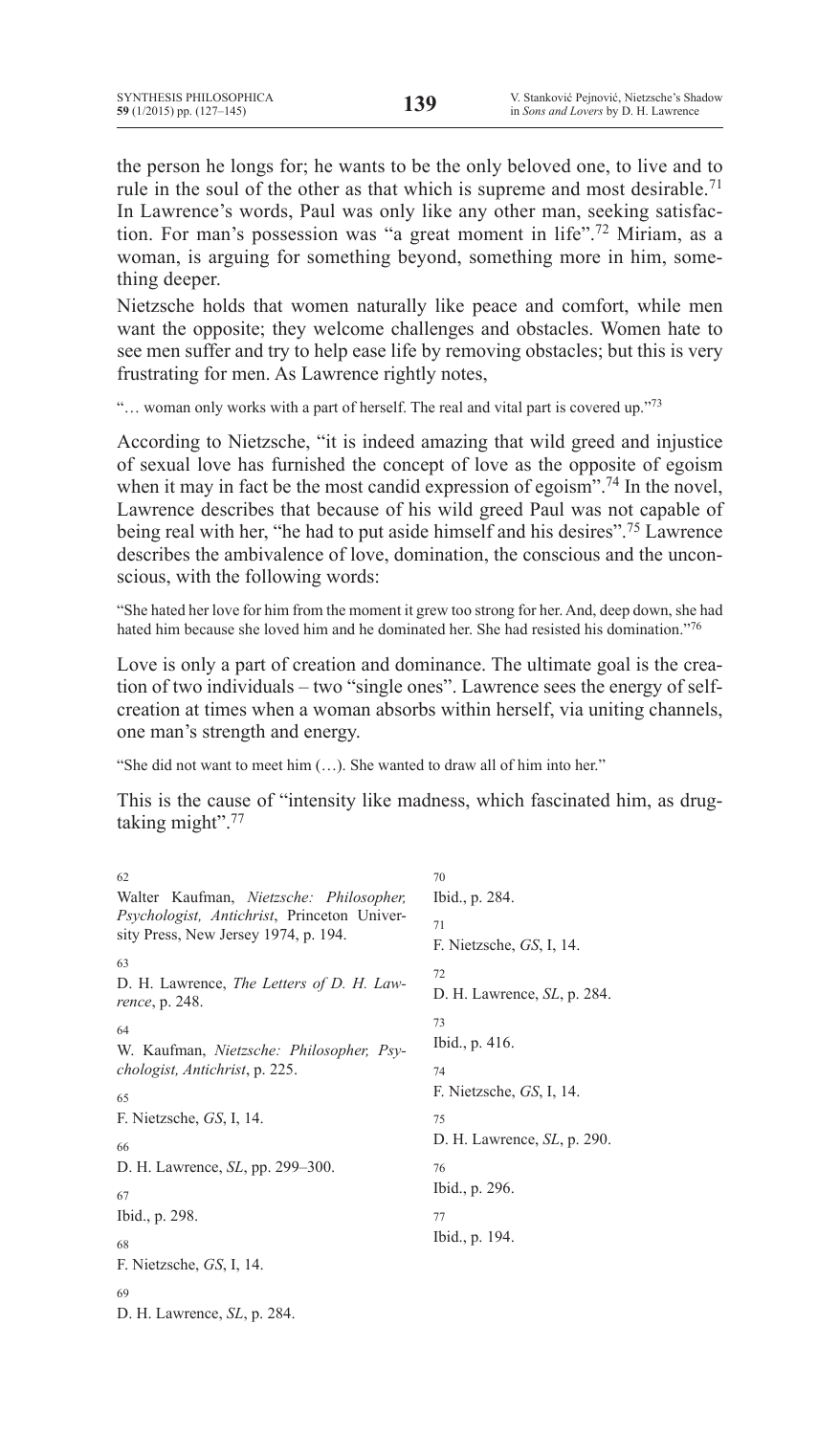"Only the one who loves can be so attuned, as the lover catches a sensuality opening his/her senses into a sensibility veritably alive to everything in life."<sup>78</sup>

Love begets love. If this were not so, love would be a very terrible thing.

Lawrence points out that "love is a great emotion", and that power is quite another thing. However,

"… both love and power are based on wonder. Love without wonder is a sensational affair, and power without wonder is mere force and compulsion. The one universal element in consciousness which is fundamental to life is the element of wonder."79

During the time of his wandering Paul was not dominated by Miriam. Because of this, he was "irritable, priggish and melancholic".

"She spoilt his ease and naturalness. And he writhed himself with a feeling of humiliation."80

During the Miriam's time of wandering, she did not realize him. He might be objected to because she never realized the male he was.81

According to Lawrence,

"What we want is life, first and foremost: to live, and to know that we are living. And you can't have life without adventure of some sort."82

This perspective is very close to Nietzsche because, in tragic Dionysian ecstasy, we are happily alive, "not as individuals, but as the one living being, with whose procreative lust we have become one".<sup>83</sup>

In *Beyond Good and Evil*, Nietzsche writes that moralities too are only a sign-language of emotions. In Lawrence's view, it was "purity" that prevented even their first lovers' kiss; "she could scarcely stand the shock of physical love, even a passionate kiss". 84

The real trouble with women is that they must always go on trying to adapt themselves to men's theories of women, which is what they have always done.

"When a woman is thoroughly herself, she is being what her type of man wants her to be."85

In the love relationship between Paul and Miriam, Mrs Morel is petrified with fear because Miriam is not like an ordinary woman and she is not interested in adapting herself to men's theories of women. "She wants to draw him out and absorb him till there is nothing left of him, even for himself"; because of her domination, "he was uncertain of himself, insecure, an indefinite thing".<sup>86</sup>

His mother hated her because he would never become a man standing on his own two feet – she would suck him up. She makes him so spiritual, and he does not want to be spiritual.<sup>87</sup> He felt that she wanted his soul out of his body, and not him.

Lawrence notes that the one thing he would not accept her as is a human being, a real human being of the feminine sex.

"A woman does not fight a man for his love – though she may say so a thousand times over."88

Women have the logic of emotion; men have the logic of reason. She fights him because she knows instinctively that he is unable to love. He has lost his peculiar belief in himself, his instinctive faith in his own flow of life. Thus, he cannot love. Paul was afraid of her love for him. He does not have the courage to love. This love was too good for him; he was inadequate. "His own love was at fault, not hers",  $89$  because the deepest of his love belonged to his mother. On the other hand, Paul realised that she dominated because she absorbs, she must fill herself up with love. This makes her negative.<sup>90</sup> By weaving the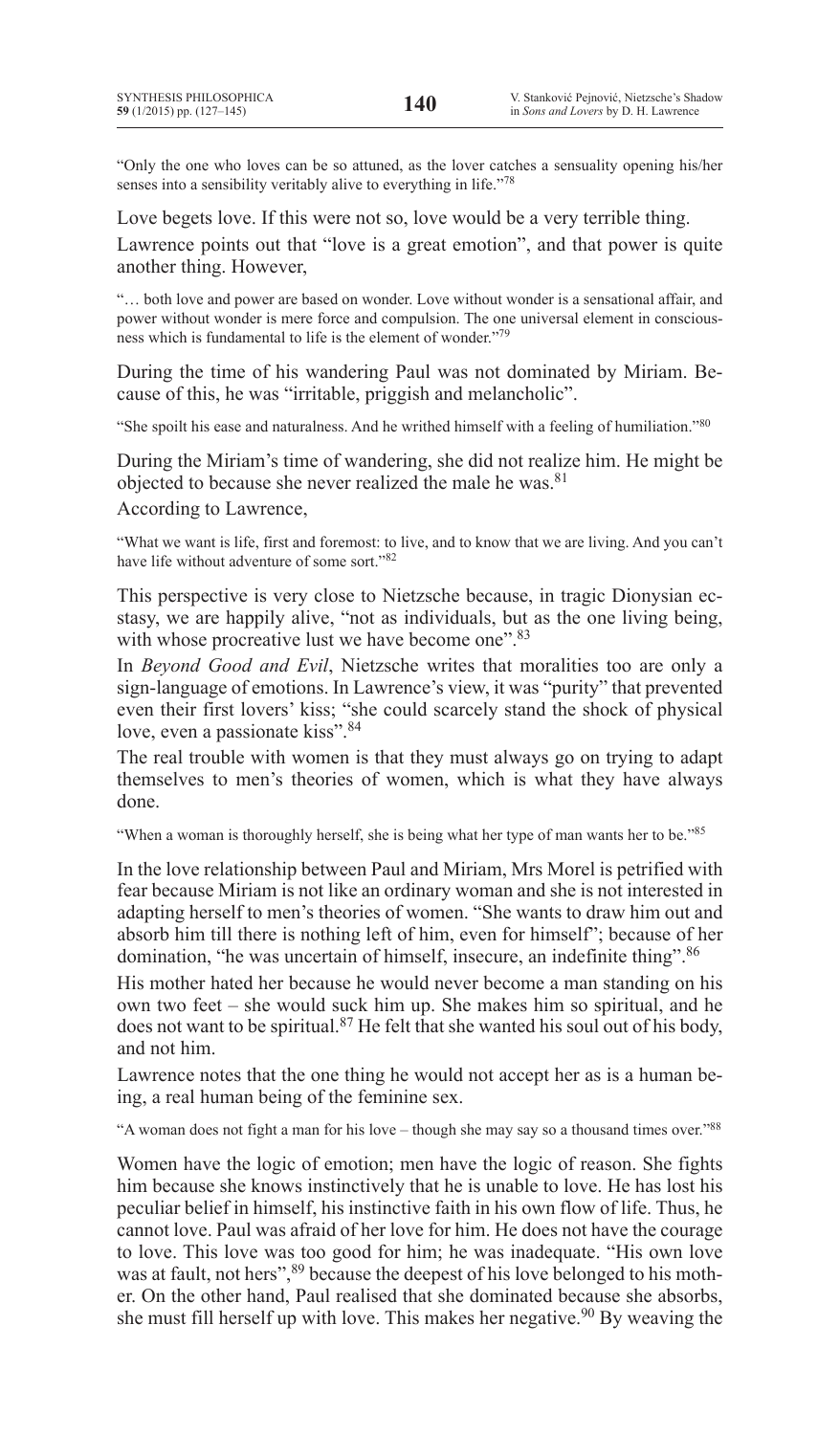character of Clara, Lawrence shows an ambiguity of attitude towards one's lover. Clara treated Paul as a hero, but thought of him as an infant, a foolish child. She was full of bitterness because he was away from her all the time, she had summed him up, had seen his littleness, his meanness, his lewd, false, inconsistent, despicable character. In spite of his weakness, Paul had exerted peculiar dominance over her. Her love was always a conflict.

# **Conclusion**

The language that both Nietzsche and Lawrence use is different from the language used by modern critics, but such "reverence" and humility seem to be another perspective of "materialist spirituality". In other words, they reject the duality of matter and spirit, whilst recognising that "materiality is already full of form, spirit, story, agency, and glory".<sup>91</sup> In an attempt to conceive a new way of life, to establish new values, we need a struggle to liberate human beings from the fixed, arbitrary control of ideals and into free spontaneity.<sup>92</sup>

Therefore, the main aim of this paper was to shed light on Lawrence's work, and at the same time, to clarify certain misconceptions about Nietzsche's work.

His artistic sensibility allowed him to become misguided. Lawrence identified the male principle with culture-creating qualities and the female one with "natural" qualities. Thus, readers find themselves associated with the male principle through the following: the will to motion, change, activity, multiplicity and diversity, knowledge, mind, spirit, and light; and with the female principle through these: the will to inertia, stability, permanence, oneness, feeling, body, and darkness.<sup>93</sup>

Lawrence emphasises that creation inspires humanity to say "yes" to life. Nietzsche tells us to "create ourselves" by "inventing new values", but always in accordance with our inborn abilities and limitations. Nietzsche proclaims that, for the game of creation, a "scared 'yes' is needed". In his novel *Sons* 

| 78                                                                                                                                                                       | 87                                                                                            |  |
|--------------------------------------------------------------------------------------------------------------------------------------------------------------------------|-----------------------------------------------------------------------------------------------|--|
| Babette Babich, "Nietzsche's Imperative as a<br>Friend's Encomium: On Becoming the One<br>You Are, Ethics, and Blessing", Nietzsche-<br><i>Studien</i> , 33/2003, p. 56. | Ibid., p. 188.                                                                                |  |
|                                                                                                                                                                          | 88                                                                                            |  |
|                                                                                                                                                                          | D. H. Lawrence, LEA, p. 306.                                                                  |  |
| 79                                                                                                                                                                       | 89                                                                                            |  |
| D. H. Lawrence, $LEA$ , p. 131.                                                                                                                                          | D. H. Lawrence, <i>SL</i> , p. 208.                                                           |  |
| 80                                                                                                                                                                       | 90                                                                                            |  |
| D. H. Lawrence, SL, p. 179.                                                                                                                                              | Ibid., p. 218.                                                                                |  |
| 81                                                                                                                                                                       | 91                                                                                            |  |
| Ibid., p. 189.                                                                                                                                                           | Val Plumwood, <i>Environmental Culture</i> , Rout-<br>ledge, London 2002, p. 226.             |  |
| 82                                                                                                                                                                       |                                                                                               |  |
| D. H. Lawrence, <i>LEA</i> , p. 132.                                                                                                                                     | 92<br>Emile Delavenay, D. H. Lawrence and Ed-                                                 |  |
| 83                                                                                                                                                                       | ward Carpenter, Taplinger, New York 1971,                                                     |  |
| Friedrich Nietzsche, The Birth of Tragedy, 4.                                                                                                                            | p. 231.                                                                                       |  |
| 84                                                                                                                                                                       | 93                                                                                            |  |
| D. H. Lawrence, <i>SL</i> , p. 179.                                                                                                                                      | D. H. Lawrence, <i>Phoenix: The Posthumous</i><br>Papers of D. H. Lawrence, Viking Press, New |  |
| 85                                                                                                                                                                       |                                                                                               |  |
| D. H. Lawrence, $LEA$ , p. 162.                                                                                                                                          | York 1974, p. 446–448.                                                                        |  |
| 86                                                                                                                                                                       |                                                                                               |  |
| D. H. Lawrence, <i>SL</i> , p. 193.                                                                                                                                      |                                                                                               |  |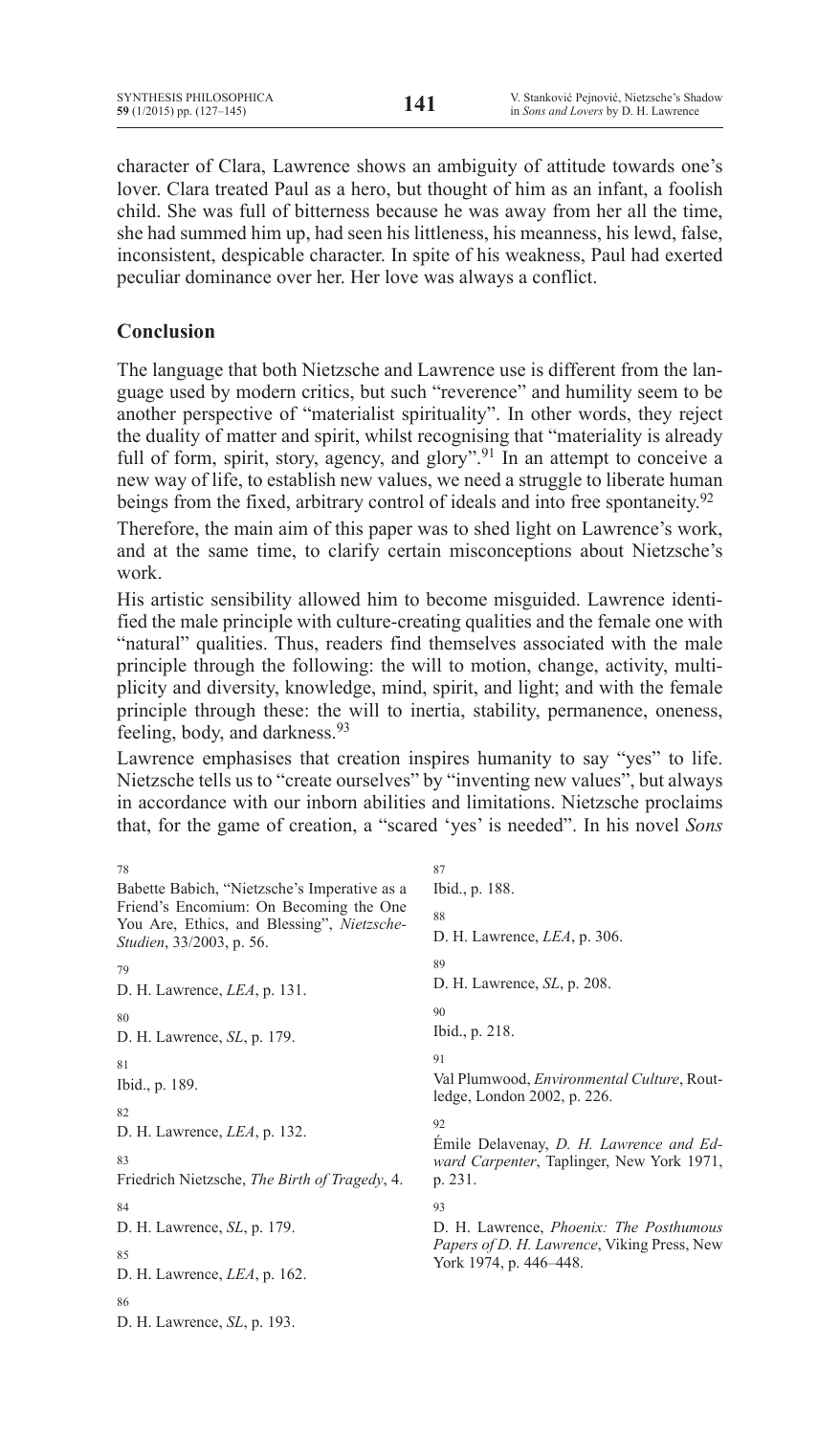*and Lovers*, Lawrence underlines that "the game of creation" is a fiction that establishes value in life, allowing us to embrace life and derive strength from it. Nietzsche created the fiction of the will to power because he values humanity's strength in life. Following perspectivism, the will to power is one perspective that Nietzsche offers as a means of envisioning the world.

According to Nietzsche, through the process of overcoming oneself, "you shall become the person you are".<sup>94</sup> Nietzsche explains that each human being has a will to power and hence "belongs to the essence of what lives, as a basic organic function; it is a consequence of the will to power, which is after all the will of life".<sup>95</sup> Lawrence allies himself with Nietzsche's belief that our actions are determined in secret sessions of the dominances of wills to power, the decision of which the mind must await attentively so as to receive and react. Both Nietzsche and Lawrence try to influence people to learn to express their full potential. Nietzsche sees that

"Love – in its means, war; at bottom, the deadly hatred of the sexes."96

In Lawrence's words, "something in him she hated, a sort of detached criticism of herself, a coldness which made her woman's soul harden against him".97

In the war for dominance, there is always a danger that he who fights with monsters should look to it that he himself does not become a monster. And when you gaze long into an abyss, the abyss also gazes into you.<sup>98</sup>

Nietzsche encourages usto be stronger and inspires usto become autonomous, individuals who possess such attributes as strength, bravery, and manners, and who aspire to live in a society in which there may be mercy for others. Self-mastery is not an achievement of a conscious "self" who contributes anything to the process, but merely an effect of interplay of certain unconscious drives, drives over which the conscious self exercises no control. What we suffer from today is a lack of a sense of our own wholeness or completeness, which is peace. What we lack, what the young lack, is a sense of being whole in ourselves. Lawrence fights against modernity in which we are taught to achieve a state of false peace, false strength and false power, and to become egoists in a negative sense. Egoists no longer have spontaneous feelings and can no longer be made to suffer humanly. This is herd or slave morality.

Nietzsche refers to master morality as a morality which endorses nobility, strength, honour, and the dominance of the weak. He contrasts this kind of morality with slave morality, a morality that espouses weak virtues, such as vengeance, pity and herd mentality. The three main characters, Paul, Paul's mother and Miriam, are "free spirits", each of who is on a different path, because every person is a unique human being with a noble spirit.

At the end of the novel, Paul is at a crossroads, because he can choose between the ability to nothingness and being "answerable for oneself, and proudly, and therefore to have the right to say yes to oneself".<sup>99</sup> He is at a turning point in his life: to become a creature, an empty shell, or a creator, a free, autonomous human being capable of overcoming himself. Paul becomes free in the end, accepting and affirming himself as a whole, rather than seeing the necessity of character as an inhibition or obstacle to action.

Lawrence emphasises the thought that "to know means to lose".<sup>100</sup> It is viewed as an irresistible formula of failures in our modern times, but also as a thought so much in contradiction with the Western culture, with the longing and believing that knowledge is the path to revealing new perspectives. He believes in one's own forces as possibilities for the affirmation of life.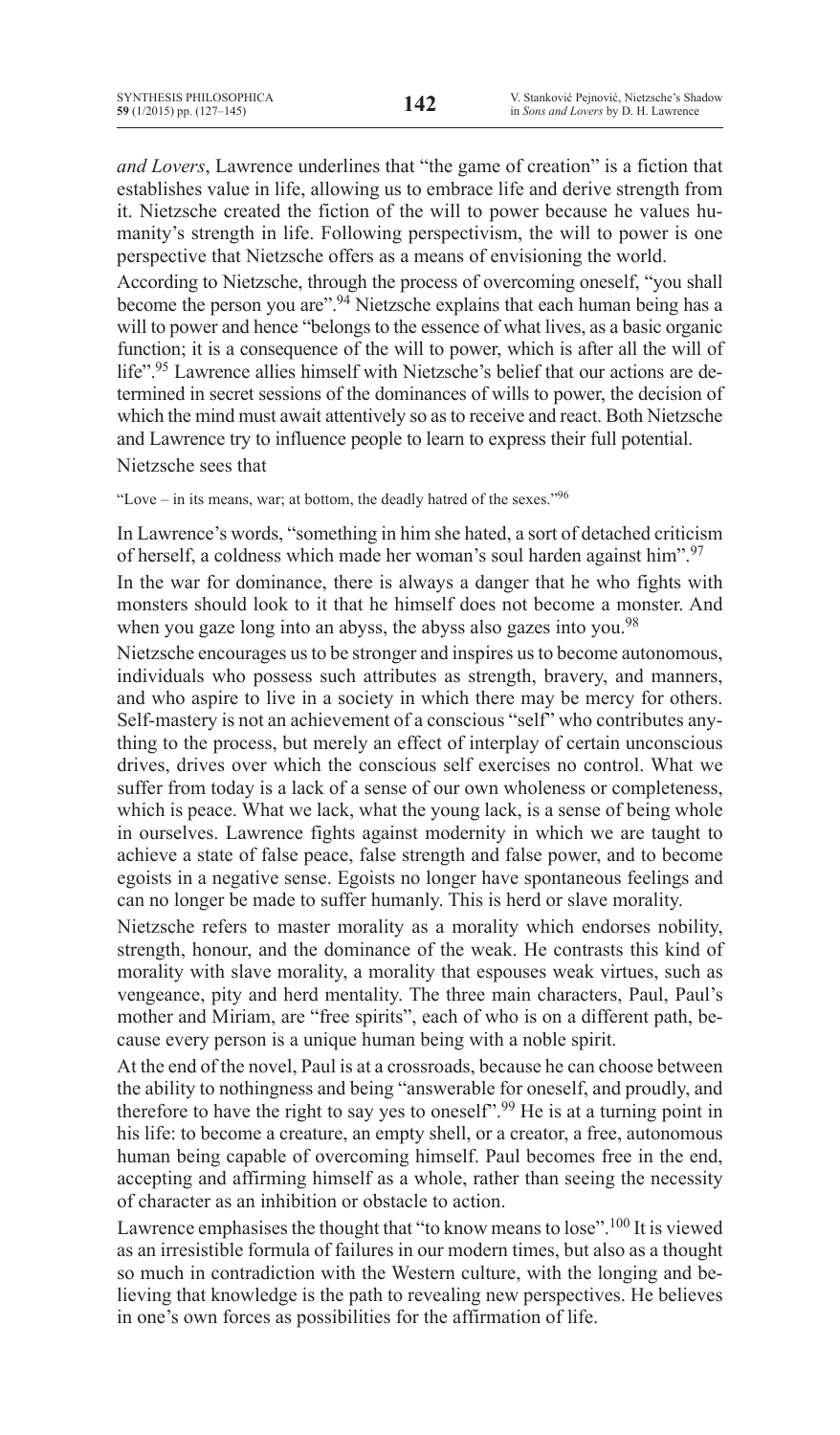After mother's death, Paul recognises the condition and opportunity for true self-expression and for the expression of his inexhaustible energy. Constantly overcoming obstacles and challenges in life, people prove their strength of character which brings the greatest rewards and creativity.

People must become strong enough in themselves, powerful enough, to be creators, because "every strengthening and increase of power opens up new perspectives".101 Lawrence shows on Paul's example that "the noble soul has reverence for itself"<sup>102</sup> and emphasises the value which both Nietzsche and Lawrence share – intense affirmation of life.

### **References**

Asher, Kenneth. "Nietzsche, D. H. Lawrence and Irrationalism", *Neophilologus*, 1/1985, pp. 1–16.

Babich, Babette. "Nietzsche's Imperative as a Friend's Encomium: On Becoming the One You Are, Ethics, and Blessing", *Nietzsche-Studien*, 33/2003, pp. 29–58.

Burwell, Rose Marie. "Catalogue of D. H. Lawrence's Reading from Early Childhood", *D. H. Lawrence Review*, 3/1970, pp. 193–330.

Chambers, Jessie. *D. H. Lawrence: A Personal Record*, Barnes & Noble, New York 1965.

Delavenay, Émile. *D. H. Lawrence and Edward Carpenter*, Taplinger, New York 1971.

Hillesheim, James W. "Action and Solitude: A Nietzschean View", *Educational Theory*, 4/1969, pp. 357–362.

Kaufman, Walter. *Nietzsche: Philosopher, Psychologist, Antichrist*, Princeton University Press, New Jersey 1974.

Kerruish, Erika. "Interpreting Feeling: Nietzsche on the Emotions and the Self", *Minerva: An Internet Journal of Philosophy*, 13/2009.

Lawrence, D. H. *Psychoanalysis and the Unconscious*; *Fantasia of the Unconscious*, Viking Press, New York 1974.

Lawrence, D. H. *Phoenix: The Posthumous Papers of D. H. Lawrence*, Viking Press, New York 1974.

Lawrence, D. H. *Sons and Lovers*, Penguin Popular Classics, London 1995.

Lawrence, D. H. *The Letters of D. H. Lawrence*, *The Cambridge Edition of the Letters and Works of D. H. Lawrence*, Cambridge University Press, Cambridge 2002.

Lawrence, D. H. *Late Essays and Articles*, *The Cambridge Edition of the Letters and Works of D. H. Lawrence*, Cambridge University Press, Cambridge 2004.

Nietzsche, Friedrich. *Beyond Good and Evil*, Vintage Books, New York 1966.

Nietzsche, Friedrich. *Thus Spoke Zarathustra*, Vintage Books, New York 1966.

| 94                                                       | 99                                     |
|----------------------------------------------------------|----------------------------------------|
| F. Nietzsche, GS, III, 270.                              | F. Nietzsche, GM, II, 3.               |
| 95<br>F. Nietzsche, <i>BGE</i> , 259.                    | 100<br>D. H. Lawrence, $PU$ , p. 66.   |
| 96<br>F. Nietzsche, <i>Ecce Homo (Why I write such</i> ) | 101<br>F. Nietzsche, WP, 616.          |
| good books), 5.<br>97                                    | 102<br>F. Nietzsche, <i>BGE</i> , 287. |
| D. H. Lawrence, $SL$ , p. 345.                           |                                        |
| 98                                                       |                                        |
| F. Nietzsche, <i>BGE</i> , 102.                          |                                        |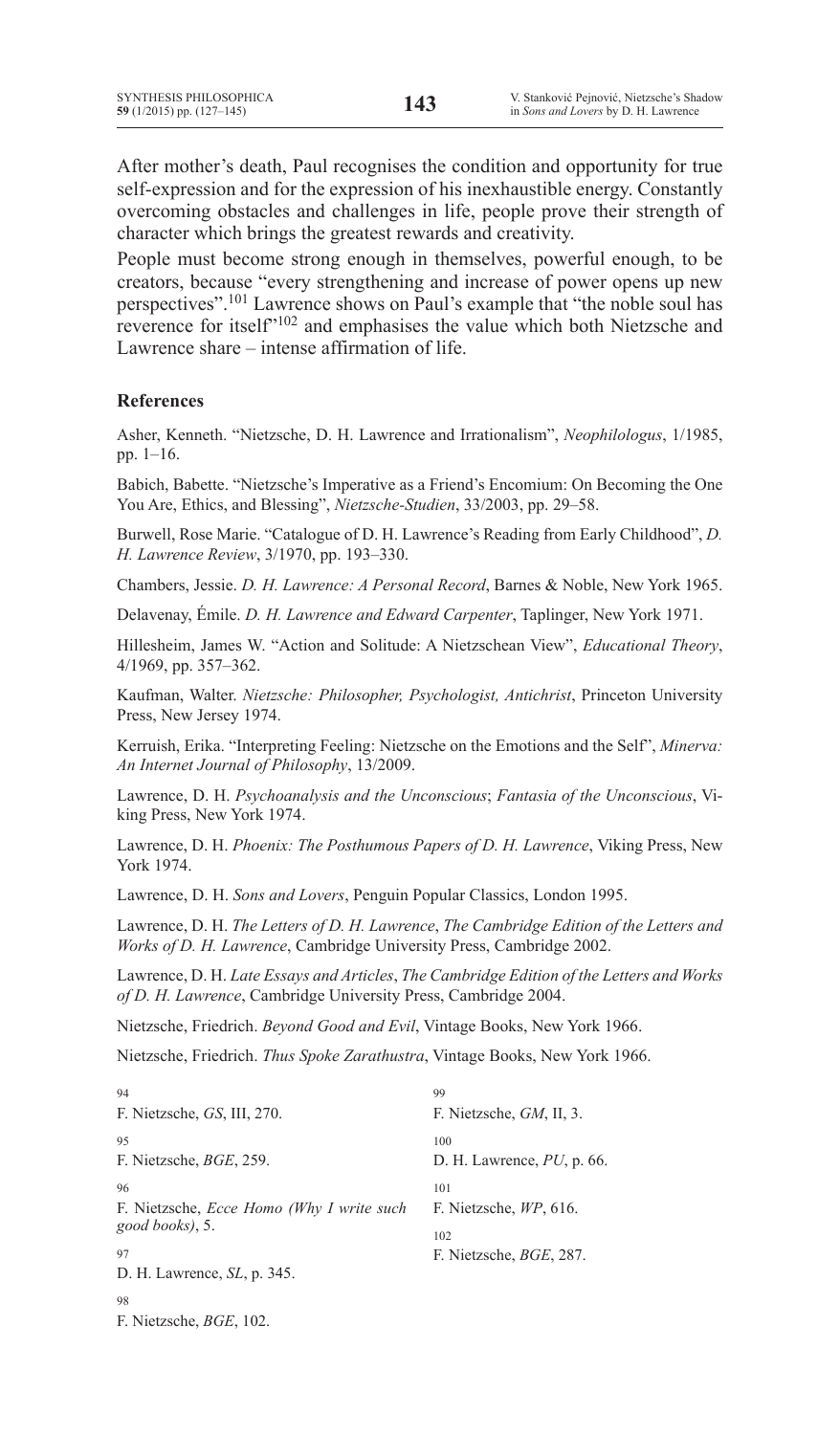Nietzsche, Friedrich. *The Birth of Tragedy*, Random House, New York 1967.

Nietzsche, Friedrich. *The Will to Power*, Random House, New York 1967.

Nietzsche, Friedrich. *The Gay Science*, Vintage Books, New York 1974.

Nietzsche, Friedrich. *On the Genealogy of Morals; Ecce homo*, Vintage Books, New York 1989.

Nietzsche, Friedrich. *Twilight of the Idols and The Anti-Christ*, The Penguin Group, London 2003.

Nietzsche, Friedrich. *Sämtliche Werke. Kritische Studienausgabe*, ed. by G. Colli and M. Montinari, De Gruyter – DTV, Berlin 1999.

Plumwood, Val. *Environmental Culture*, Routledge, London 2002.

Richardson, John. *Nietzsche's System*, Oxford University Press, New York 1996.

Thatcher, David. *Nietzsche in England 1890–1914*, University of Toronto Press, Toronto 1970.

#### **Vesna Stanković Pejnović**

#### **Nietzscheova sjena u** *Sinovima i ljubavnicima* **D. H. Lawrencea**

#### **Sažetak**

*Rad analizira Nietzscheovo razumijevanje moći kao* volje za moć *i autonomije kao* samopostajanja*, s jedne strane, te dominacije, kao* samonadilaženja*, s druge strane. Naglašavajući glavne misli Lawrenceova romana* Sinovi i ljubavnici*, rad se oslanja na glavne stupove Nietzscheove filozofije, pokušavajući proniknuti u njegovo razumijevanje moći i svake volje za moć. Nietzscheovo razumijevanje volje za moć usko je povezano s procesom samoafirmacije, borbe za ostvarenje plemstva duha, te njegovim vlastitim riječima, pothvatom postajanja »pjesnikom vlastitog života« i stvaranjem vlastitih zakona te konstantnom borbom sa životom za sam život. Lawrence prikazuje istu perspektivu očima umjetnika s mnogo filozofskih i psiholoških konotacija. Lawrence dijeli sa čitaocima Nietzscheovu perspektivu shvaćanja slobodnog duha koji pokušava nadići sebe te stvoriti vlastite zakone samodominacije te dominacije nad svijetom koji ga okružuje.*

### **Ključne riječi**

Friedrich Nietzsche, D. H. Lawrence, *Sinovi i ljubavnici,* volja za moć, autonomija, dominacija

#### **Vesna Stanković Pejnović**

### **Nietzsches Schatten in D. H. Lawrences** *Söhne und Liebhaber*

#### **Zusammenfassung**

*Der Aufsatz analysiert Nietzsches Verständnis der Macht als* Wille zur Macht *und der Autonomie als* Selbstwerdung *einerseits, und der Domination als* Selbstüberwindung *andererseits. Indem er die Hauptgedanken von Lawrences Roman* Söhne und Liebhaber *akzentuiert, lehnt sich dieser Aufsatz an die Hauptsäulen der Philosophie Nietzsches an, wobei er seinen Standpunkt zur Macht und jeglichem Willen zur Macht zu ergründen sucht. Nietzsches Erfassung des Willens zur Macht ist eng verknüpft mit dem Prozess der Selbstaffirmation, des Kampfes um die Verwirklichung des Geistesadels. Sie ist, um es mit seinen eigenen Worten auszudrücken, ebenso verknüpft mit der Unternehmung, "Dichter des eigenen Lebens" zu werden, sowie mit der Schaffung eigener Gesetze und dem Dauerkampf mit dem Leben um das Leben selbst. Lawrence stellt dieselbe Betrachtungsweise mit dem künstlerischen Auge dar, mit zahlreichen philosophischen und psychologischen Konnotationen. Lawrence teilt mit den Lesern Nietzsches Anschauung vom Verständnis des freien Geistes, der sich selbst zu überwinden und eigene Gesetze zu schaffen versucht, Gesetze der Selbstdomination und der Domination über die Welt, die ihn umgibt.*

#### **Schlüsselwörter**

Friedrich Nietzsche, D. H. Lawrence, *Söhne und Liebhaber*, Wille zur Macht, Autonomie, Domination